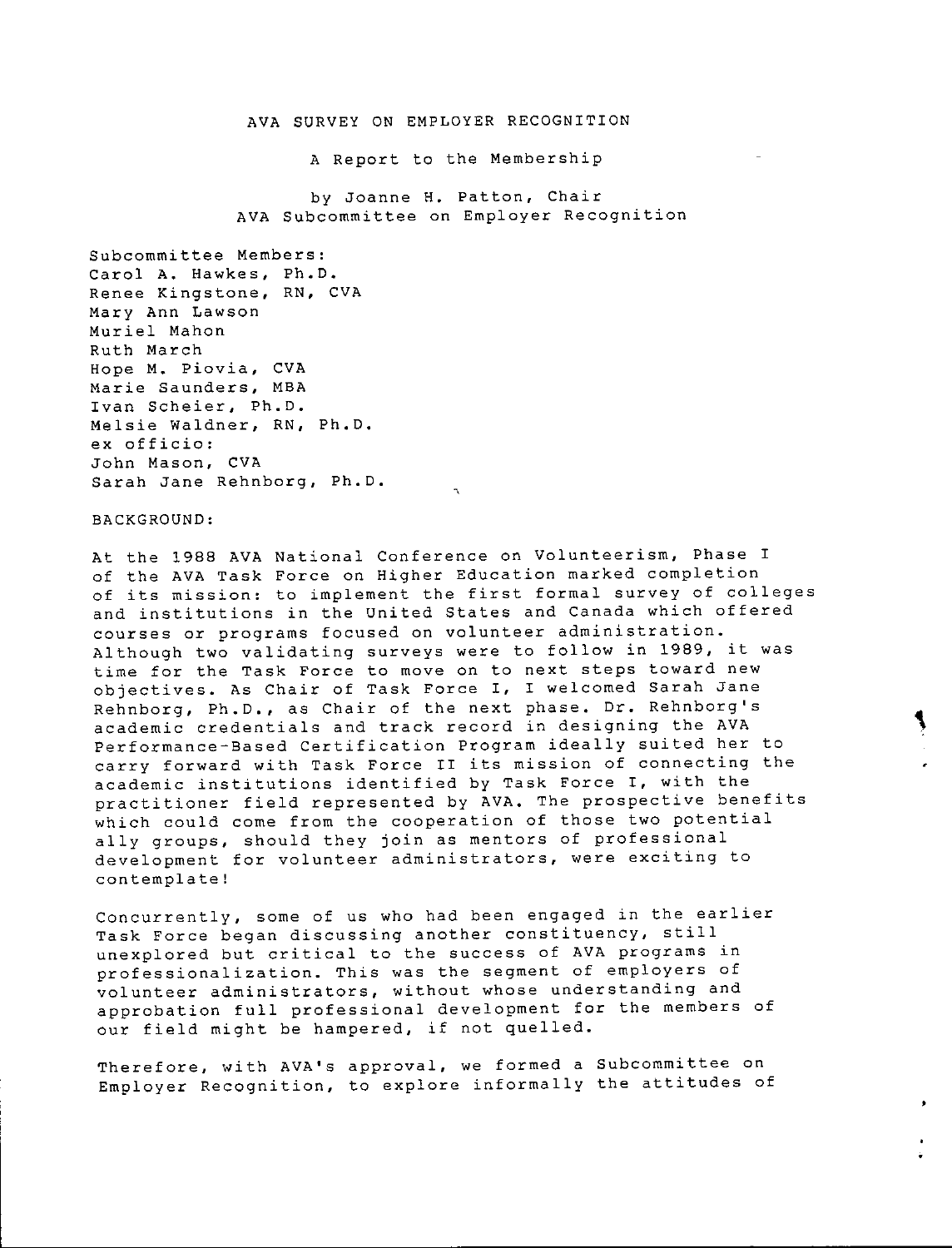the workplace, as represented by those persons identified by **volunteer administrators as their ''employers'', to determine**  their effect on the administrators' professional development. **Drawing on the invaluable expertise of a volunteer task force consisting of academic representatives, CVAs, and practitioners from a variety -of work settings and ''vintages <sup>11</sup> , we devised a**  plan for an assessment survey with a four-pronged approach, its questions to be modified in each segment to suit the four recipient categories we had selected. All of the survey questions **were developed from Subcommittee recommendations and were prepared for incremental processing.** 

#### DESIGNING THE SURVEY:

The main purpose of the overall survey, which we entitled the "AVA SURVEY ON EMPLOYER RECOGNITION" was to discover what influence the attitude or involvement of the employer of a volunteer administrator might have in the decision of the administrator to pursue professional development or Certification **in our field. If, as we projected, employer support were an**  important factor, we wanted to hear from the respondents how **AVA might assist them in achieving that, and also, as the survey title implies, in obtaining ''employer recognition'' for the growing profession of volunteer administration.** 

**The survey divisions were designed as follows:** 

## Survey  $I - CVAs:$

The first survey increment would be sent to all persons listed on AVA's computer rolls as of May 1, 1989, as having been **awarded the CVA - Certified in Volunteer Administration.**  They would be asked questions relating to the employer's support (or lack of it) at the time of their entering the Certification **process, during it, upon receiving CVA, and afterward. The CVAs would be asked to name ''supportive'' employers, if they were**  willing, whom we could then contact for further information, **and to recommend ''non-supportive <sup>11</sup>employers, if they wished**  to have us assist those employers by providing them with further **information on professional development in volunteer administration, in the future. As in all of our survey increments, the respondents were to be given the option of**  returning them anonymously, if they chose.

### Survey\_II\_-\_Employers\_of\_CVAs

From the responses to the first survey, we planned to take the names of all employers identified by the CVAs as "supportive" and send them a questionnaire designed to find out why each **had chosen to support the volunteer administrator in the process, what their general attitudes on professionalization were, what the consequences of CVA had been for their organizations, and**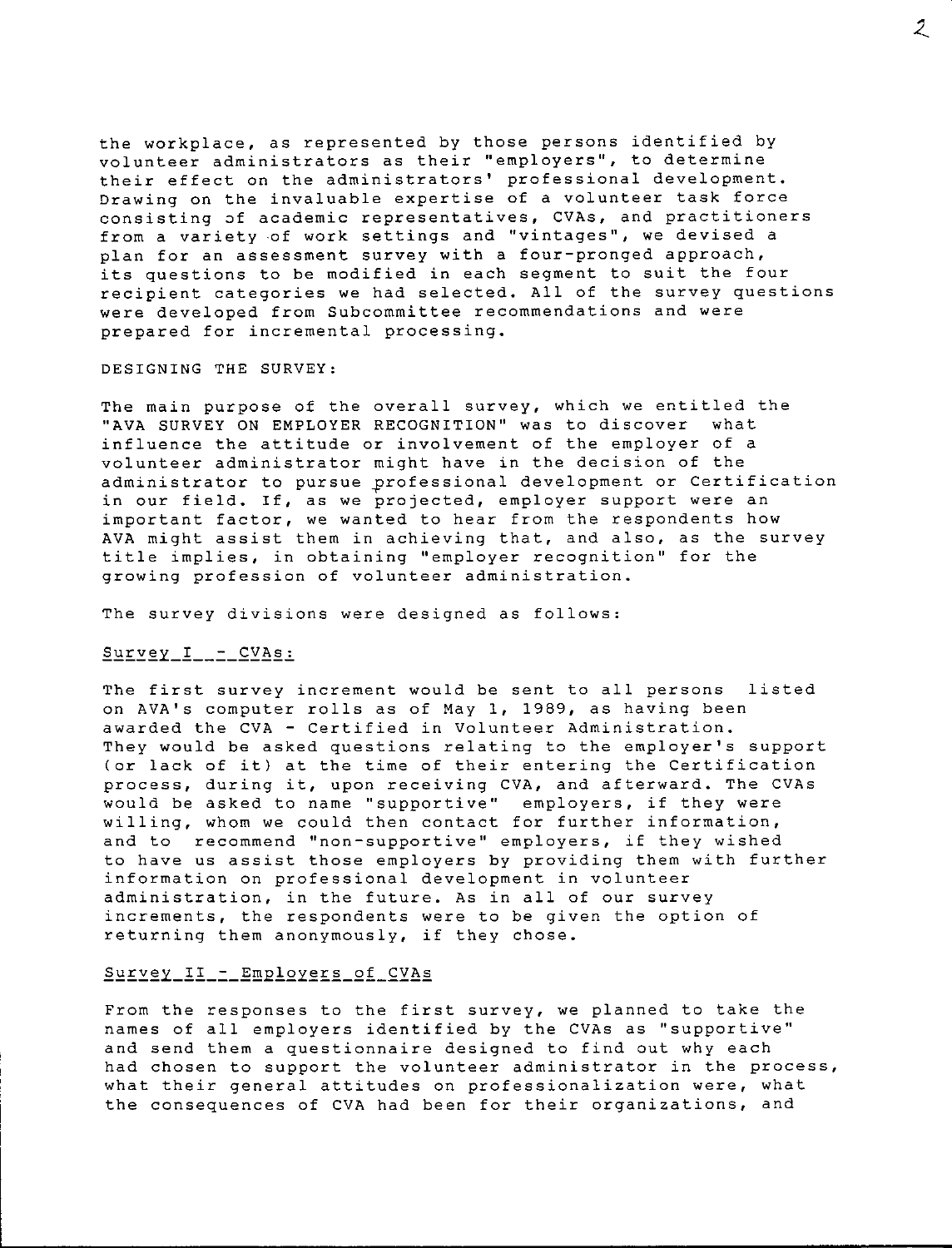what they felt might be future benefits, for CVA recipients. **Most important, we wanted to identify CVA employers who were**  willing to give testimonials for the CVA process or professional development for a volunteer administrator, and those who would be interested in working with AVA to educate other employers **to the benefits of such professionalization.** 

 $\preceq$ 

### Survey\_III\_-\_Non-CVA\_Volunteer\_Administrators

We next planned to tackle the largest but perhaps most important **survey grouping. By surveying volunteer administrators who had**  taken no identifiable steps toward AVA Certification, we felt we would get to the heart of negativism quickly, again seeking to determine the role of the employer figure in the volunteer **administrators' professional development plans, but**  also (especially with this group) to find out what their view of themselves as professionals might be.

**We determined to obtain the largest manageable cross-section of non-CVA AVA members as,possible, drawing from a full mix**  of type and size of employing organization, and from every state **and province in which AVA members were listed.** 

**Again, we would ask for the names of <sup>11</sup> supportive <sup>1</sup> ' and "non-supportive <sup>11</sup>employers, if the respondents were willing**  to share them, so that we might give them follow-up information from **AVA,** The respondents were to be given the opportunity to **be anonymous, or to identify themselves for further contact**  by AVA.

Recognizing that AVA-sponsored programs, particularly for this group, probably would not be the primary source of their **professional education, and certainly not exclusively so, we sought to identify the experience and priorities of this group within their own career development tracks. We wanted to learn what had been most satisfying and successful for them, as well**  as what still was missing. Of course we especially wanted to find out why they had not "come aboard" AVA's Certification **process, since none had taken the first step, according to AVA**  records, of buying the Certification packet. If the employer attitude were a key factor it was important for us to find out.

#### Survey\_IV\_-\_Corporate\_Volunteer\_Administrators

**Finally, we decided to take a slight diversion in order to get a perspective on a category of volunteer administrator which seemed to have eluded us, in previous assessments. These were the persons in that role, or comparable, within for-profit organizations: corporate volunteer administrators.** 

Taking advantage of our attendance at a VOLUNTEER Conference **in 1989, we met with several representatives of the co-locating**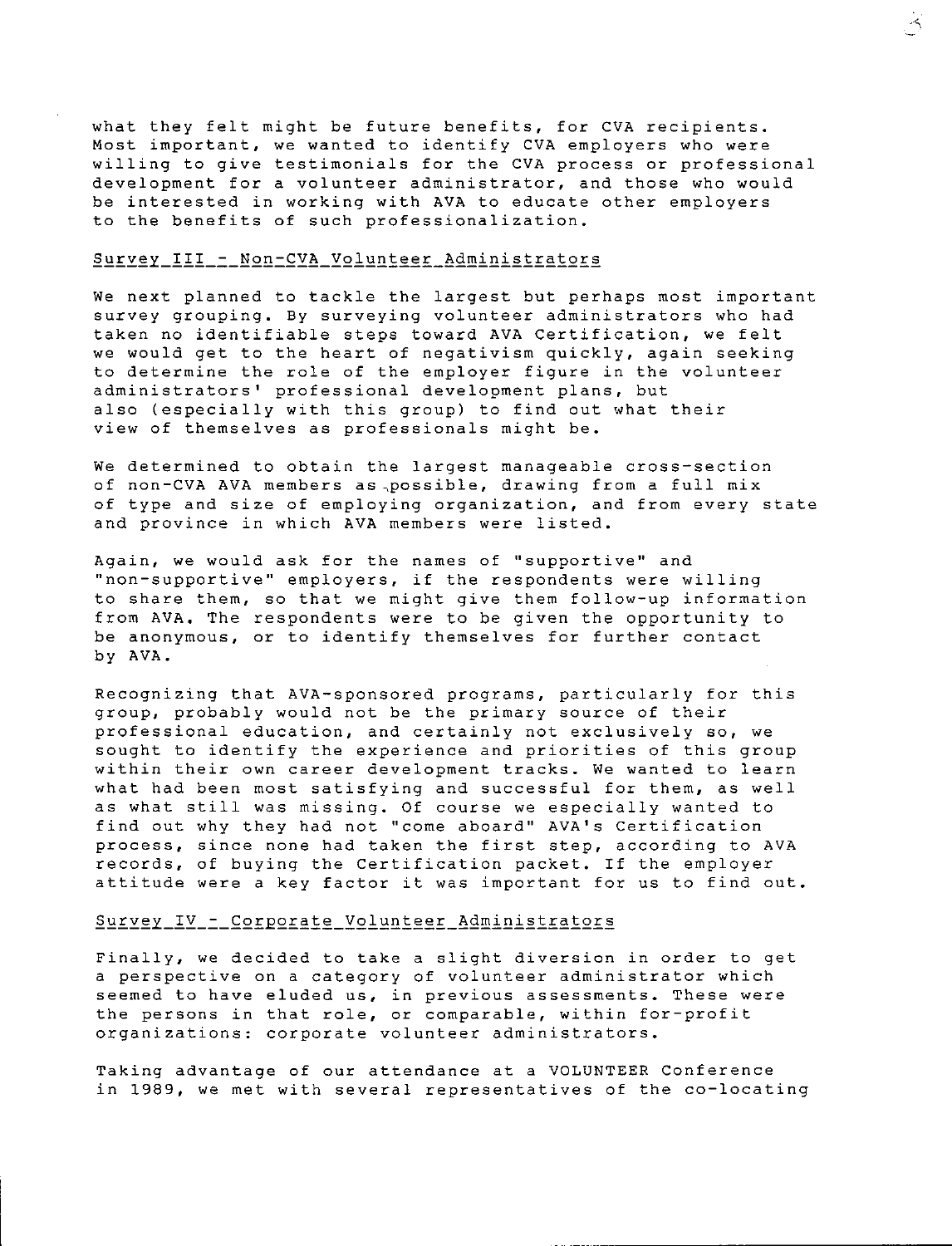national Corporate Volunteer Council meeting, to explore their willingness to take part in the survey. It was finally determined that the attendance list from that conference was an appropriate one to draw from, to create a balanced list of geographically **scattered, mixed-type company representatives.** 

Although the survey document for this group was nearly identical to the one to be administered to the Non-CVA, **non-profit volunteer administrators, we felt it could be revealing of the differences, if any, between the two groups**  and how they looked at professional development, with or without **''employer recognition <sup>11</sup> •** 

PROCESSING THE SURVEY:

Recognizing that for all our combined editorial expertise, the **resulting survey necessarily would be an informal, unscientific effort, the Subcommittee on Employer Recognition, ' <sup>1</sup> in the name**  of goodness" and for the good of the field of volunteer **administration, embarked on our assessment adventure in May**  of 1989. The results were as follows:

### Survey\_I\_-\_CVAs

Mailed to all 64 persons listed as having received Certification in Volunteer Administration-CVA, as of April 1989 Mail date: 1 May 1989 Return date: 15 May 1989 Surveys returned: 39 Return rate: 61%

Survey\_II\_-\_Employers\_of\_CVAs

Mailed to 22 employers of CVAs, all those who were named by **CVA respondents in Survey I as ''supportive'' of their professional**  development and Certification. Mail date: 30 June 1989 Return date: 15 July 1989 Surveys returned: 11 Return rate: 50%

Survey III\_-\_ Non-CVA\_Volunteer\_Administrators Mailed to 225 AVA members who had not purchased Certification packets as of May, 1989, and thus had not given indication of **intent to pursue this credential.**  (Note: survey sampling was sent to between 2 and 5 mixed type **agencies and work settings within the 47 states, 4 Canadian provinces and two military APO areas in which AVA members were**  listed on the 1988-9 membership roster. 15 hospitals represented the largest agency segment, but the full range of types were represented in the sampling.) Mail date: 17 July 1989 Return date: 15 August 1989 Surveys returned (including late returns): 98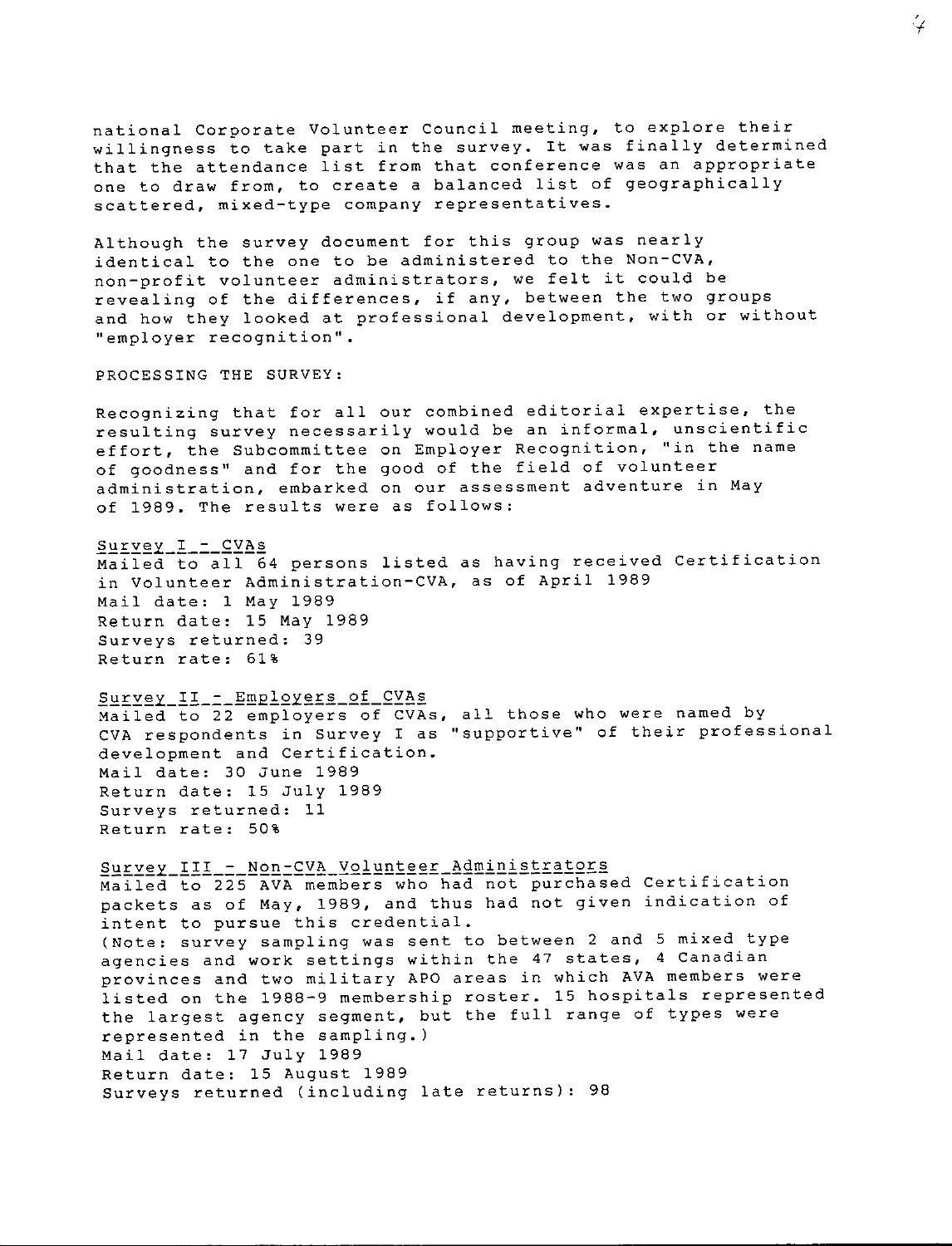Two of these were returned uncompleted by respondents who said they had bought packets, so chose not to answer questionnaire Surveys tabulated: 96 (the return figure used for our statistics) Return rate: 42.6%

Survey\_IV\_=\_Corporate\_Volunteer\_Administrators Mailed to sampling of 50 corporate volunteer program directors taken from attendees roster of the VOLUNTEER Conference of June, 1989. (Note: we had access to the list as participants and had discussed the survey with representatives of the Corporate **Volunteer Council, prior to mailing.)**  Mail date: 1 August 1989 Return date: 15 August 1989 Surveys returned: 18 Return rate: 36%

Combining all four parts of the survey, the total number of questionnaires sent was: 361 The total number of returns received and tabulated: 164 Overall survey.return rate: 45.4%

SURVEY HIGHLIGHTS AND STATISTICS:

**Because the number of survey returns received represents, in our view, a reasonably healthy statistic, we believe the response results are worthy of serious attention. However inadequate**  our methods, we feel that they at least gave this representative group of our professional colleagues the opportunity to share its thoughts and concerns with us. We would like to believe that there is enough solid, thought-provoking material in these **survey responses, to give AVA planners guidelines on which**  to build positive future programs.

Taken individually, the following are statistical highlights we felt were significant of the four survey groups:

## Survey\_I\_-\_CVAs:

The most prevalent current job title of CVAs (14=22%) is **''Director of Volunteer Services'' (or a title with both ''Director' <sup>1</sup> and ''Volunteer'' in it). As we went on to process the other survey increments, such details became important, since we found that <sup>11</sup> Coordinator <sup>11</sup>(perceived as a title with less clout) was much more prevalent with non-CVAs, while the corporate volunteer administrators rarely had the word <sup>1</sup> 'Volunteer <sup>11</sup>in their title.**  Of the 14 responding CVAs, only 1 was entitled, "Volunteer **Administrator''.** 

Most of our CVA respondents were in the hospital or health-care field (10=25.6%) which is in track with our sampling. State **and county social services agencies were the next most designated**  category (7=18%). All other category types (library, museum,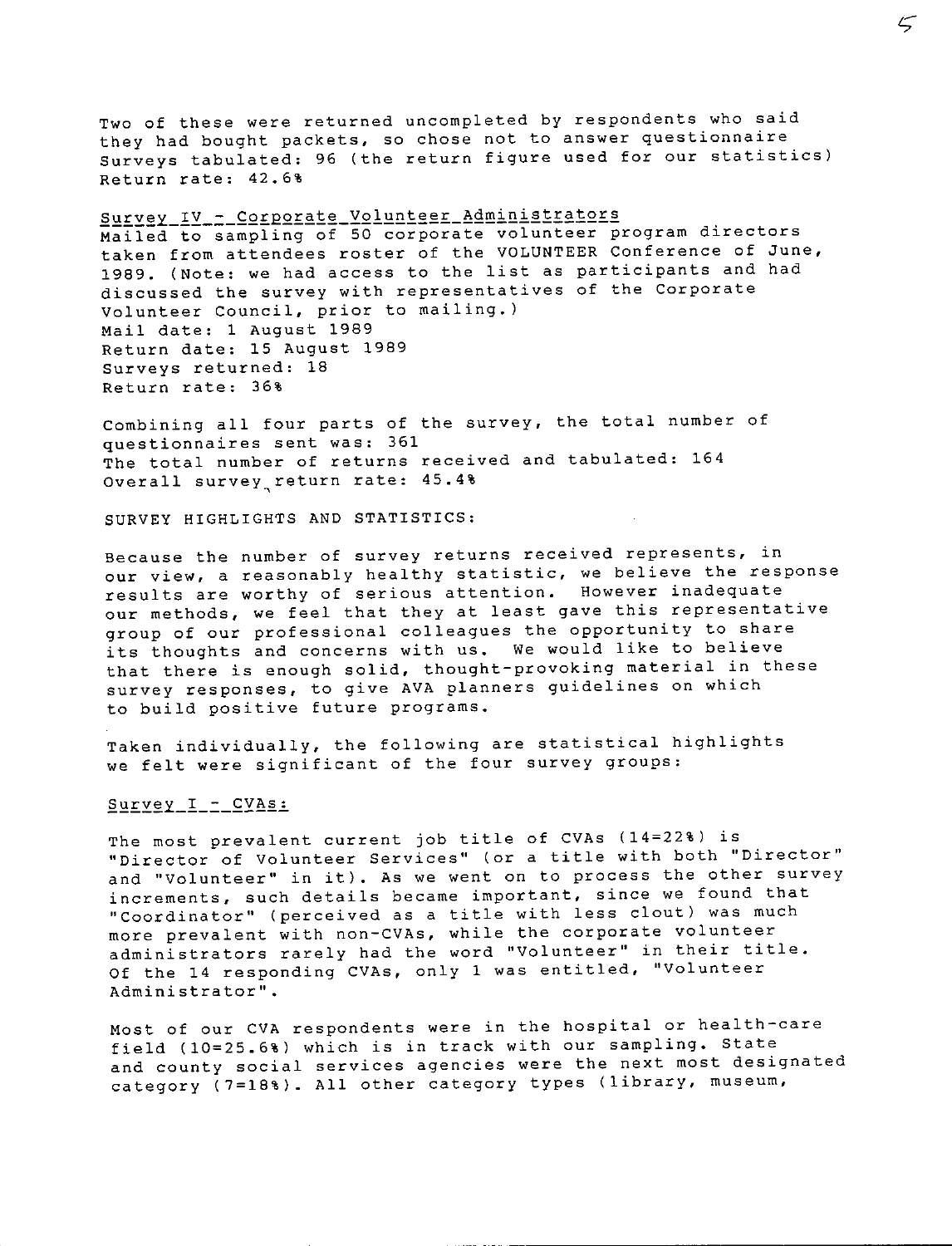church, college, youth, elderly, etc.) were represented by  $1-2$ **responses.**  31 CVAs (79.4%) are in full time positions. They have been in their present positions for from 1 to 28 years. 8 CVAs (20.5%) assumed their position in the decade 1960-69; 12 (31%) in 1970-79; 15 (38%) in 1980-89. The year in which most assumed their current position was  $1987$  (5 - 13%). **Respondents to this survey increment received their CVAs in**  the following years: 1982 (5 -13%)  $1984$  (2 - 5%) 1985 (8 -20.5%) 1986 (8 -20.5%) 1987 (10-26%)- the same year as most current job assumptions 1988 (4 -10%) 2 did not indicate year of CVA award

Of the 39 responding CVAs, 12 (31%) have experienced a job change since receiving their certification. 4 (10%) moved to a different type of agency. 7 (18%) have changed job titles, moving in what **appears to be an upward direction, from ' <sup>1</sup> Coordinator'' to ''Director'', ''Director'' to ''Executive Director'', and ''Executive Director <sup>11</sup> (in retirement) to ''Consultant''.** 

Although we failed to ask this group the specific question, **we deduced that where the person now the ''ernployer <sup>11</sup>had a**  different title, after the respondent acquired the CVA, it was **a level higher (as ''Senior Vice President'' or ''CEO''). A related statistic, however, was evidence of as much job turbulence with**  the employers as with the volunteer administrators. 12 responding CVAs (31%) declared that the person to whom they had reported **during the CVA process was no longer with their organization,**  even though the CVA was!

32 (82%) of the respondents said they informed their employers that they were undertaking the CVA process. 14, or less than half of those who shared their intentions with their boss, **reported that the employer was ''lukewarm'' or not interested.**  Of those who indicated that their employer was supportive of their steps toward professionalization, 14 indicated that the employer provided financial support and 10 said "emotional **support'' for the process was provided.** 

All but 5 respondents indicated that they received some **recognition from their employers for achieving the CVA credential. Most were in some form of public notice, but in most cases only within the organization (as in a company newsletter, or announcement by the Board of Directors). One**  CVA reported an immediate financial reward: a \$350 bonus.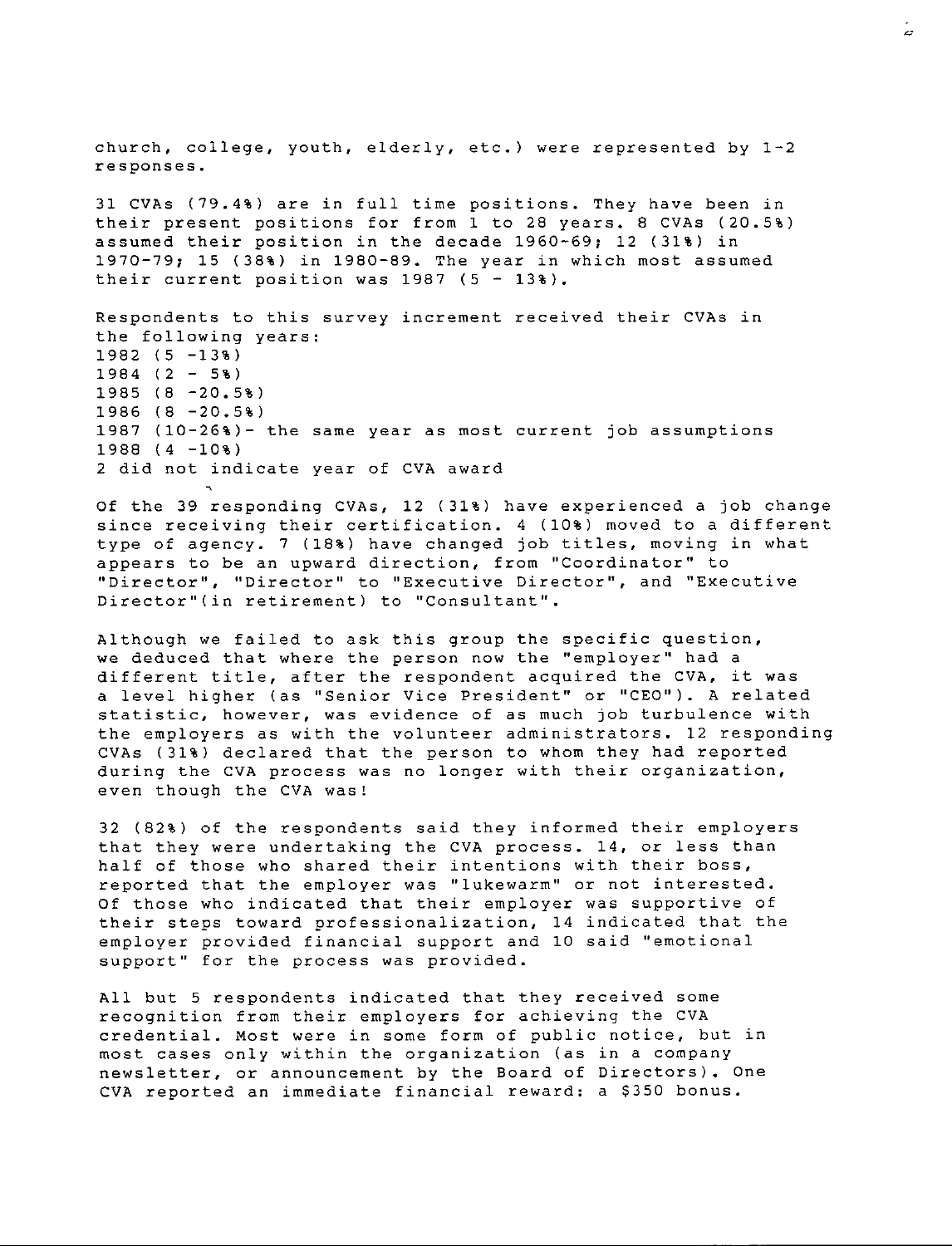CVA was given credit by 26 (67%) for some positive impact on their employment, including the following:

٦

Raise in pay:  $8 - (20.5%)$ Job change or promotion:  $8 - (20.5%)$ Increase in status: 6 - (15%) Increase in responsibility: 5- (13%) "Outstanding rating" - 1 (2.5%)

8 other respondents (20.5%) saw no impact on their employment, **but 3 of these noted ''personal satisfaction'' as their reward.** 

Of the 5 who had not received any recognition and did not see any impact on their employment, 3 had not shared with their employers that they were undertaking the process of certification. (Presumably, the first those employers heard of it was when AVA wrote them a letter telling them that their employee had received that credential.)

**Since receiving their CVA, these respondents report continuing**  personal involvement with professional development. Almost all regularly attend professional seminars and do personal reading in the profession. 2 (5%) have sought and received additional **certifications, 2 have earned Master's degrees, 2 currently**  are working on advanced degrees, and 4 (10%) are teaching or training in the field.

As for supports for these efforts, 23 respondents (60%) reported **that improved performance appraisals have accompanied them,**  and 25 of the 39 (64%) indicated that some form of funding was provided, at least for workshops or seminar attendance, by the CVA's employer.

22 (56%)of the respondents provided the name and address of **a ''supportive employer'', for our survey. 14 {36%) nominated**  that employer to be a spokesperson for CVA or the professional **development of a volunteer administrator, at an AVA-sponsored presentation or event.** 

34 CVAs identified themselves by name. These represent locations **in 15 states and 3 Canadian provinces.** 

#### Survey\_II\_-\_Supportive\_Employers\_of\_CVAs:

Of the 11 employers responding to the survey we sent, after **they had been unveiled as ''supportive to a CVA'' in Survey I,**  5 (45%) declined to take credit for this, indicating that the CVA recipient in their employ deserved the credit, for personal **initiative in pursuing Certification even before employer encouragement was given.**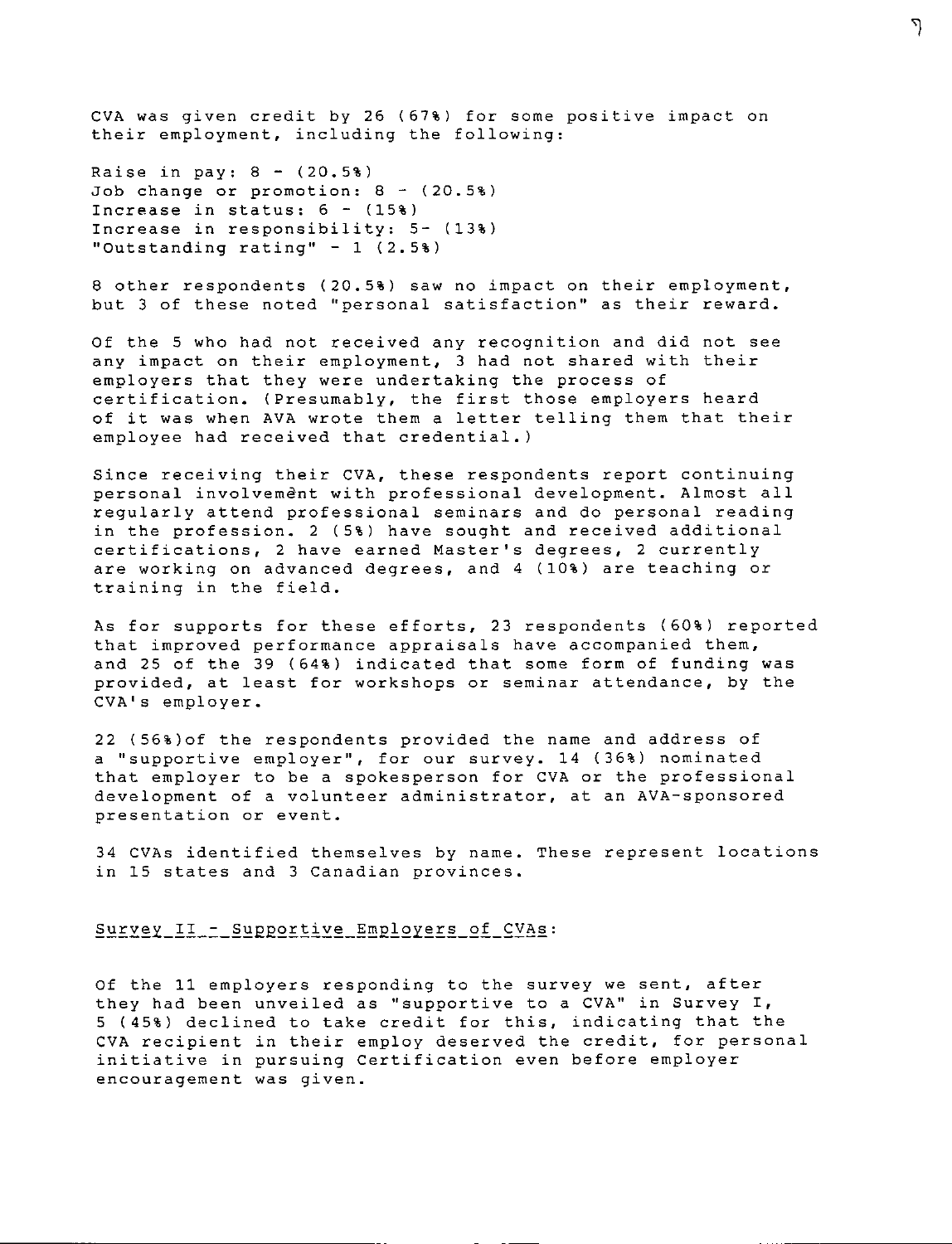9 employers (81%) endorsed the professional skills of the CVA as benefiting their organization, although 2 (18%) said they were still evaluating the benefits.

2 of the responding employers indicated some embarrassment for their under-recognition of the CVA at the time of the award. 8 (73%) said that CVA would or could be "preferred" in future **job descriptions, for volunteer administrators in their**  organization. Most (81%) said they would expect of the CVA strong experience, knowledge of the field, and full professional expertise in operating volunteer programs. 5 (45%) said they thought the organization should maximize the skills of the incumbent CVA, by extending that person's responsibilities throughout the organization, to the outside community, and beyond the volunteer program. (6 other employers - 54.5%- were vague about just how they would utilize theirs differently, now that they had the credential.)

6 of the responding employers acknowledged that merit increa **or raises would follow a change of the volunteer administrator's job description, due to the new ''professional credential''.** 

'

When asked if an explanation of the CVA process, written especially for employers, would be helpful, 6 said it would, and suggested it include what was required of a candidate for CVA, what would be expected of the employer, the standards for CVA achievement, and its benefits to the employer or the **organization.** 

5 (45%) employer respondents forthrightly declared their willingness to endorse the **AVA** Performance-Based Certification **Process for other CEOs or employers. (2 others said <sup>11</sup>maybe'', and one asked to give testimonial ''by telephone, please''.)** 

As for support for general professional development, or its specific learning opportunities, 9 employers (81%) said their **organizations would provide full or partial tuition reimbursement**  for job-related training or workshops, and 5 (45%) said they would provide funds, full or partial, for non-credit university courses and for the Certification packet or process. 4 (36%) would provide funding toward college credit courses in job related subjects, to include Volunteer Administration. 4 **of the 9 employers who promised funding of some sort to professional development also said it was in the organization's**  budget.

10 of the 11 respondents would allow time off from the job for **attendance at professional development training or instruction. One respondent did not answer the question.** 

Only 1 respondent said that educational endorsement by AVA would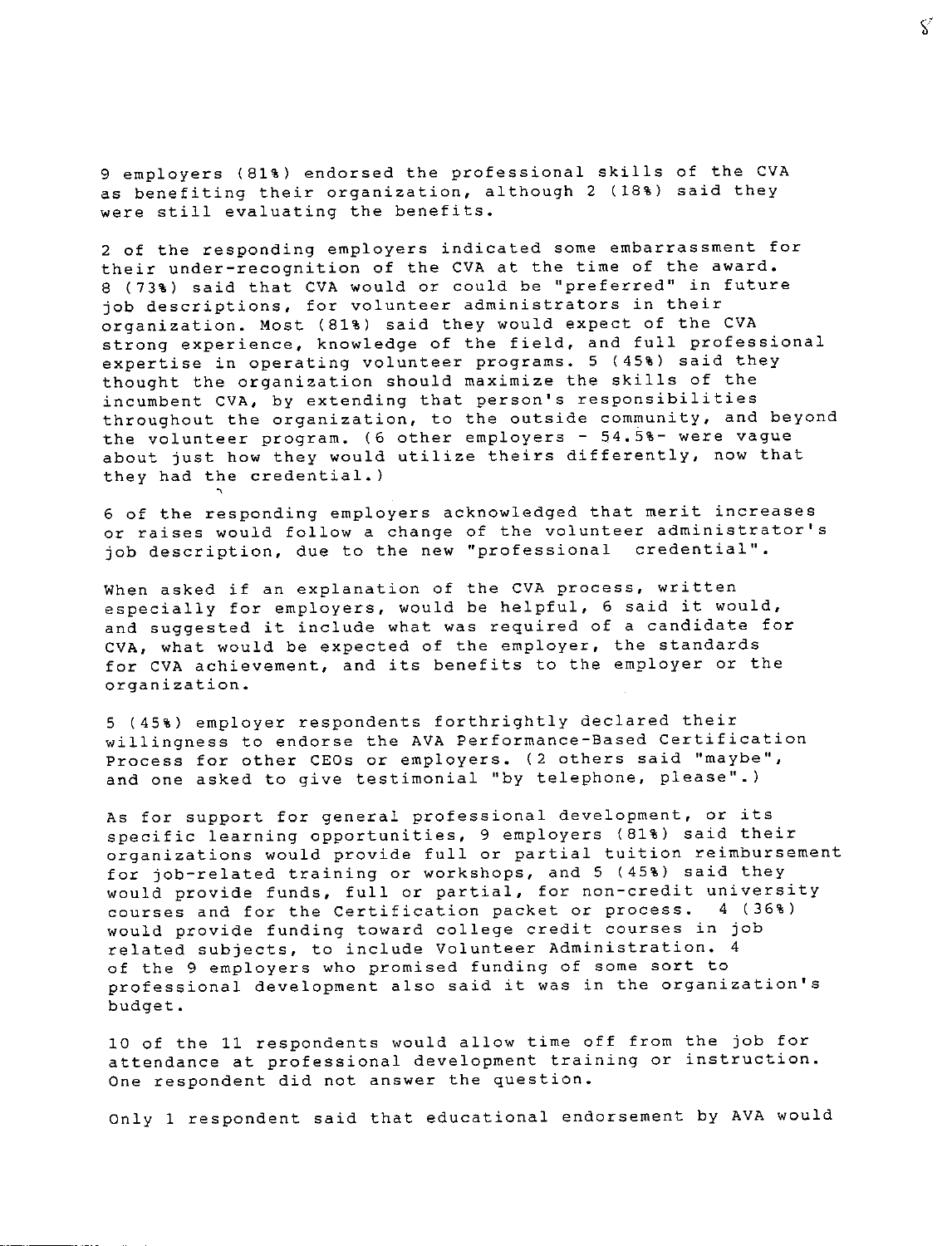help persuade them to approve a professional learning or training **opportunity, for the volunteer administrator.** 

5 employers (45%) said that a Master's degree would benefit **the role of volunteer manager, and 2 others said a Bachelor's**  degree would be of benefit.

When asked for advice to potential CVAs, on how to persuade their employers to endorse their professional development undertakings, 4 (36%) advised that the volunteer administrators **demonstrate their own initiative and motivation to their**  employer by their resolve to become professional, without employer support. 3 suggested that the administrator have his/her employer talk with others, such as themselves, to hear positive **experiences as reinforcement.** 

9 of the 11 employers would call the attention of the CVA candidate's employer to the potential benefits to the organization, to encourage the employer to support the process.

The 11 responding employers represented 2 hospitals and 9 various other types of nonprofit organization, located in 7 states and **1 Canadian province.** 

# Survey\_III\_-\_Non-CVA\_Volunteer\_Administrators

'

Of the 96 responses tabulated, 34(35%) were returned anonymously. The 70 who did identify themselves represented 42 states, **2 Canadian provinces, and 2 APO military locations overseas. 1-3 returns were received from each of these locations. 32 separate categories of agency were identified in the return**  representation, with the largest number, 15 (16%), from **hospitals, and the next, community services (8** - 8%). **Again,**  this generally paralleled our survey selection, as did the **remainder.** 

29 (30%) currently are Coordinators of Volunteer Services (or **a title with both ''Coordinator'' and ''Volunteer'' in it) and the same number are ''Directors of Volunteer Services'' (or a title with both ''Director'' and <sup>11</sup> Volunteer <sup>11</sup>in it. 67 (62.5%) are full time employees (2 said, ''and more' <sup>1</sup> ), with the others declaring from 3 hours to <sup>11</sup> 80%'' employment.** 

**Most respondents have been employed in their current position**  since 1988 (22 - 23%); 19 (20%) since 1987; 19 (20%) since 1986; 12 (12.5%) since 1989. This means that 75% responding in 1989 **had been in their present situation three years or less. The longest current employment was represented in two respondents**  who had held their present position for 20 years.

50 respondents (52%) said this was not their first employment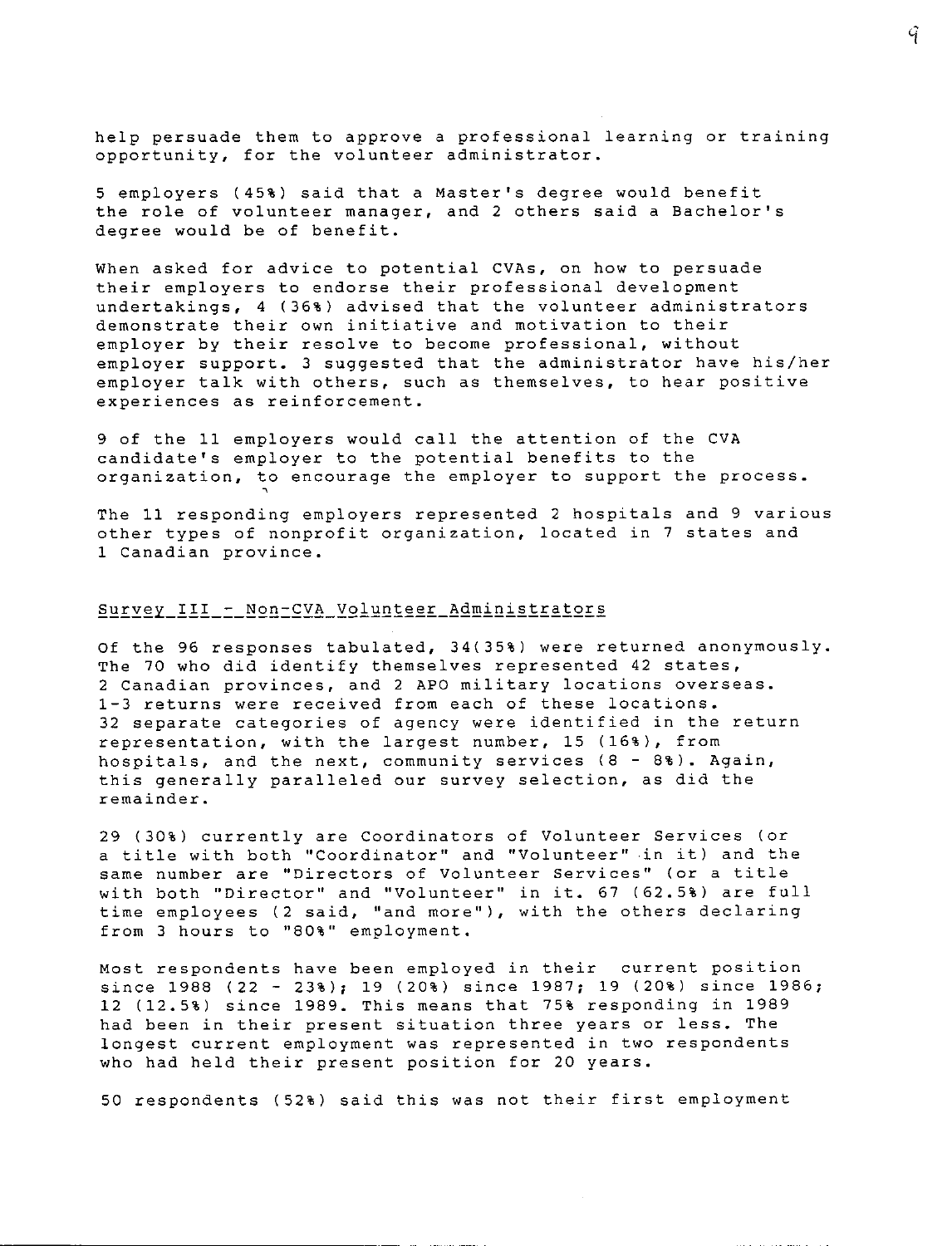as a volunteer manager. 28 (29%) first were employed in this role after 1980, 1982 being the year most assumed that position (10 - 10%). The earliest hiring as a volunteer manager was reported as 1958, by one respondent.

In the job changes subsequent to first employment as a volunteer administrator, only 8 (8%) shifted within the same type of agency. 20 (21%) reported changing into another type of organization or service. In the move, 31 (32%) appeared to be reporting to a higher level employer than in the previous position, while 8 (8%) seemed to be reporting to a lesser authority.

Of the 96 respondents, 4 (4%) said they have purchased an AVA Certification packet since May, 1989. (2 said they had purchased one 4 or 5 years ago, although AVA records did not confirm this.) 13 (13.5%) said they would not purchase a packet in the future. 27 (28%) said they were undecided. Only 7(7%) said they planned **to purchase a packet within the next year. 2 were unfamiliar**  with the packet and requested more information. '

9 (9%) said they would not pursue Certification in the future, but 25 (26%) said they  $\underline{did}$  plan to do so, 12 (12.5%) within the following 12 months. 17 (18%) are still undecided about whether to undertake the Certification process.

Of those 26 deciding not to seek CVA, or still undecided, the reasons for this included the following - °Is not recognized or valued by the employer/organization: 11 **<sup>0</sup> Respondent is pursuing (or has) a degree which is more**  beneficial: 7 <sup>0</sup> Respondent is planning to change fields: 7 **<sup>0</sup> Time constraints: 6** <sup>0</sup> Budget constraints: 5 <sup>0</sup> Not enough information:4

92 of the 96 respondents to Survey III (96%) said they had taken workshops or courses during company time, but only 62 (64.5%) said they had done so on their own time. 54 (56%) of the respondents (all of whom are AVA members) say they have attended AVA conferences (26 - 27% - in 1988). 60 (63%) cite other (non-AVA related) conferences they have attended, including the following sponsorships: DOVIAs ASDVS **State Governors' Conferences**  VOLUNTEER U. of Colorado (Marlene Wilson)

14 respondents (14.5%) report having attended non-credit courses under college auspices; 10 (10%) undergraduate courses; 16 (17%) graduate school. 13 (13.5%) have completed or are completing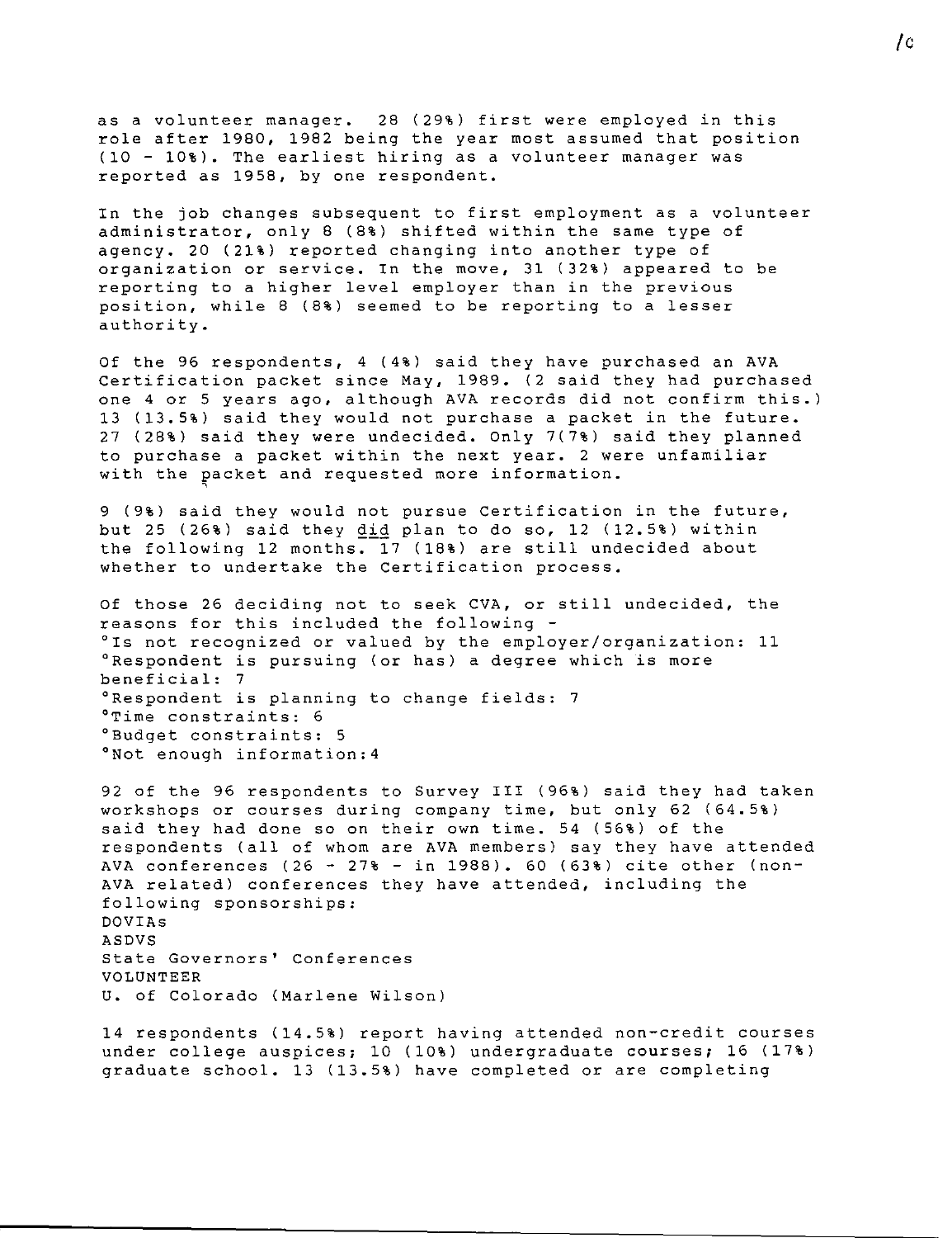a B.A. or B.S. in Education (3), Economics, Marketing, Publ **Administration, Library Science, History, Sociology, and**  Psychology (1 each).

23 **(24%)** of the respondents report having completed (or presently completing) graduate degrees in the following disciplines, since **becoming\_volunteer\_administrators:**  M.Ed. (5), MSW (4), MPA (3), MA English (2), MS - undesignated (2), MBA - Human Resource Development (1), MS - Psychology, Preventive Medicine, Biology (1 each), Master's in History, Mental Health and Human Services (1 each). One of these respondents is now a Ph.D. candidate

Of all the learning experiences listed, the most beneficial **to the role of volunteer manager, according to the respondents were:**  Workshops (all types relating to the job) - 18 (19%) Conferences (AVA was cited most frequently) - 16 (17%) Graduate studies  $-7$  (7%) Undergraduate studies  $-$  3 (3%) DOVIA meetings  $-3$  (3%)

University of Colorado workshops were cited by 7 respondents as particularly helpful to them. Other colleges and universities singled out for mention (by one each) were: U. of Iowa at **DesMoines, U. of Connecticut, Norwich University, u. of Nebraska,**  and Metro State University.

37 respondents (38.5%) said they informed their employer of their professional learning pursuits. 30 said the employer was "supportive" of these, 7 said they gave "qualified support". Only 5 (5%) said the employer or organization paid none of the costs for their courses or training programs. The highest dollar support by the employing organization reported in the survey was \$2000 a year for a college course. Most often covered by **organizational dollars were workshops and conferences.** 

36 of this responding group (37.5%) said that their employers were unaware of AVA's Certification Program. 10 (10%) said they did not know if the employer were aware of it, but 43 (45%) said their employers did know of the program. 18 of these (19% of all respondents) said their employers approved of the program and encouraged it. 8 (8%)said their employers were neutral or apathetic about the program, and 5 (5%) said their employers did not think it valuable to pursue. 9 of the 43 who said their employers knew of AVA Certification did not know what the employer thought of it.

23 of the 36 whose employers are not informed on Certification say they wish the employer would take an interest in it. 4 of the 36 say they do not want the employer to take an interest in it at this time. 6 do not think it would be of interest to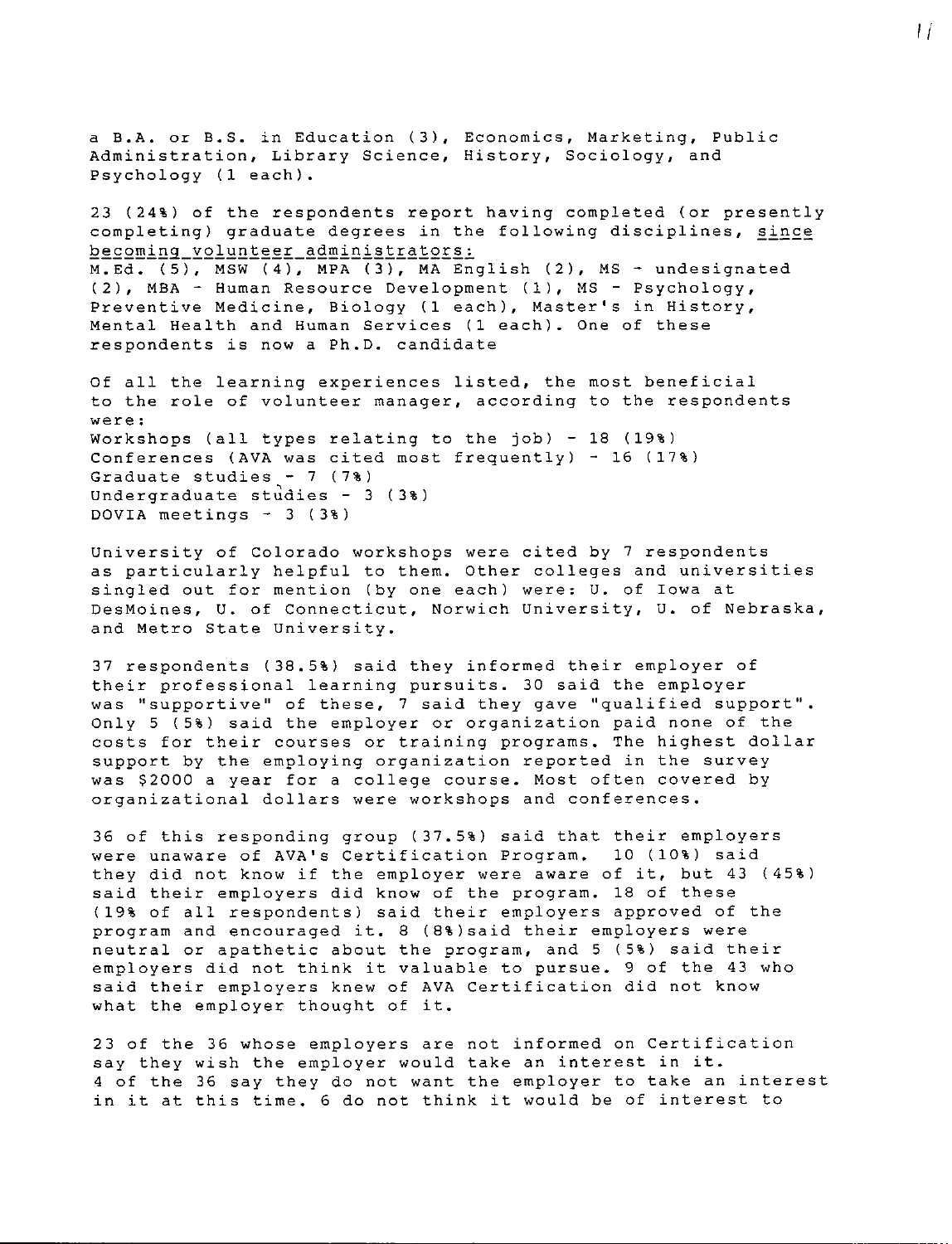the employer. 6 have not decided on this question. 2 believe funding constraints would prohibit employer interest. l respondent said he/she did not understand the AVA Certification Program enough to make a judgment.

23 respondents (24%) say they would be encouraged to seek CVA if the employer took an interest in it. 4 (4%) repeat doubts that the employer would see its benefit, and 4 others said they would not be interested in CVA, even if the employer favored it.

55 (57%) said financial support from the employer would improve their ability to seek certification or professional development. 57 (59%) said they would be helped by time off, 27 (28%) by emotional support, and 16 (17%) by coaching help. Only 3 (3%) **would want resulting salary compensation promised, before**  undertaking CVA.

If AVA Certification had been required for their present job, 66 (69%) say they would have sought to initiate the process. 12 (12.5%) would not have sought the job under that requirement. **However, if their current job description were changed to require**  AVA Certification, 63 (66%) say they would seek to comply, while 6 (6%) say they would change jobs rather than do so. The rest of the respondents were ambivalent on the question.

21 (22%) said that both a college degree and AVA Certification should be hiring expectations for the job of volunteer administrator. 23 (24%) said that a degree (management, human resources, psychology, and education were cited) should be required. 13 (13.5%) said that in the future CVA should be expected, 8 (8%) thought experience was enough, and 2 (2%) through other certification (such as U. of Colorado's CVM) would be acceptable as the expected credential.

The skills these non-CVA respondents valued most, in their roles **as volunteer administrators, were: Communications (including interpersonal relations, public speaking, motivational skills**  and training) cited by 63 (66%), Management (including administrative and organizational abilities) 45 (47%), and **Volunteer Experience (as a volunteer or working with volunteers),**  mentioned by 18 (19%).

Only 26 of the 96 (27%) saw a significant difference between **work in the corporate sector and that of a volunteer manager in the non-profit sector. Those cited improved salary, focus**  on profit, and no responsibility for fundraising for the **corporate volunteer administrator, as the major perceived**  differences.

75 (78%) of the respondents said they considered they were **members of a ''true profession'', as volunteer administrators.(12**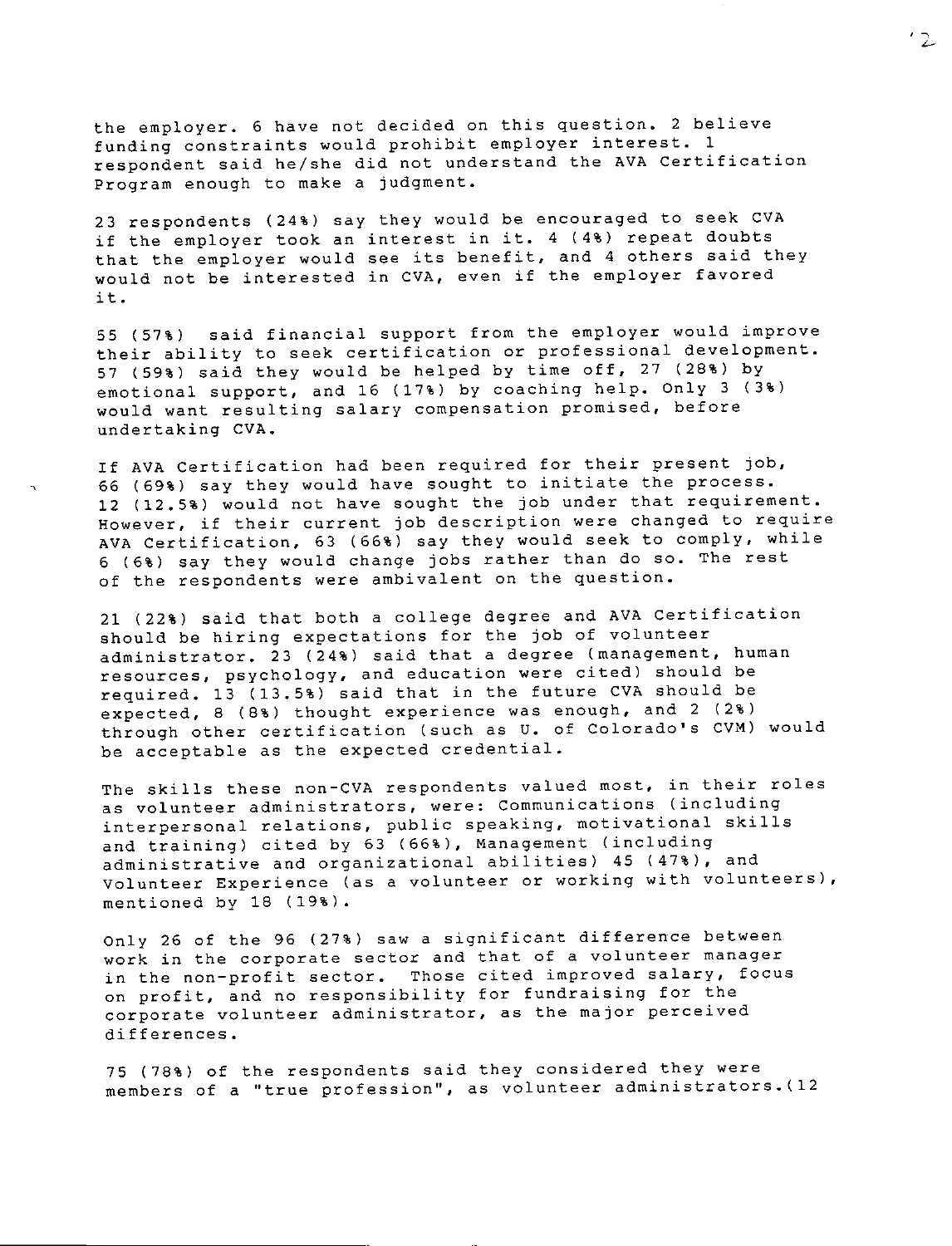**underscored this opinion with underlines, exclamation points,**  and words such "absolutely"! Just 9 respondents (9%) said they **thought theirs was not a true profession. Others were ambivalent,**  but stressed its lack of stature outside of the field.

51 (53%) of these respondents said their employers considered them to be professionals, but 26 (275) had qualifying or doubtful replies, such as, "yes, sort of ••. ". 6 (6%) said their employers did not think they were professionals.

The most cited single indicator of professional status having **been achieved was ''inclusion in the management team'', recognized by full participation in meetings, conferences,**  budgeting and decision-making, on par with other managers. 29 (30%) cited this specifically. Others status indicators mentioned by respondents included: staff title, increased **responsibility, independence, salary compensations, community**  representation, support for professional development and <sup>~</sup>**recognition of AVA conferences as accepted staff training.** 

31 respondents (32%) named their employers as "supportive" and asked that AVA send them further information on professional development programs and Certification. 8 employers were named **as ''not appreciative'' of CVA or the professionalization of the volunteer administrator, with the naming respondent asking**  that the employer receive information from AVA.

62 non-CVA respondents (64.5%) identified themselves with names and addresses, for further contact by AVA.

## Survey\_IV\_-\_Corporate\_Volunteer\_Program\_Directors

Of the 18 directors of corporate volunteer programs who responded to our survey (all but one of whom is a full-time employee) few had identical designations. Only 2 had the word "volunteer" in their title (1 Employee Volunteer Program Administrator and 1 Volunteer Program Coordinator), but 7 had titles including **the word ''Community''. ' <sup>1</sup>Manager <sup>11</sup>and ''Coordinator'' were the common**  power terms (4 each), but there were 2 Vice Presidents and 2 Program Officers. Only one title from this group of respondents **included the word <sup>11</sup> Director <sup>11</sup> , now apparently the title of choice among non-profit volunteer administrators.** 

**The types of organizations represented in our corporate responses**  included: Manufacturing ( 6 - 33%), Banking and Utilities (3 each - 17% each), Communications and Engineering/Technical (2 each - 11% each), Service (Hotels) and Fraternal (1 each - 5%).

14 of the corporate respondents (78%) said this was their first position as a volunteer director. 5(28%) were hired for it in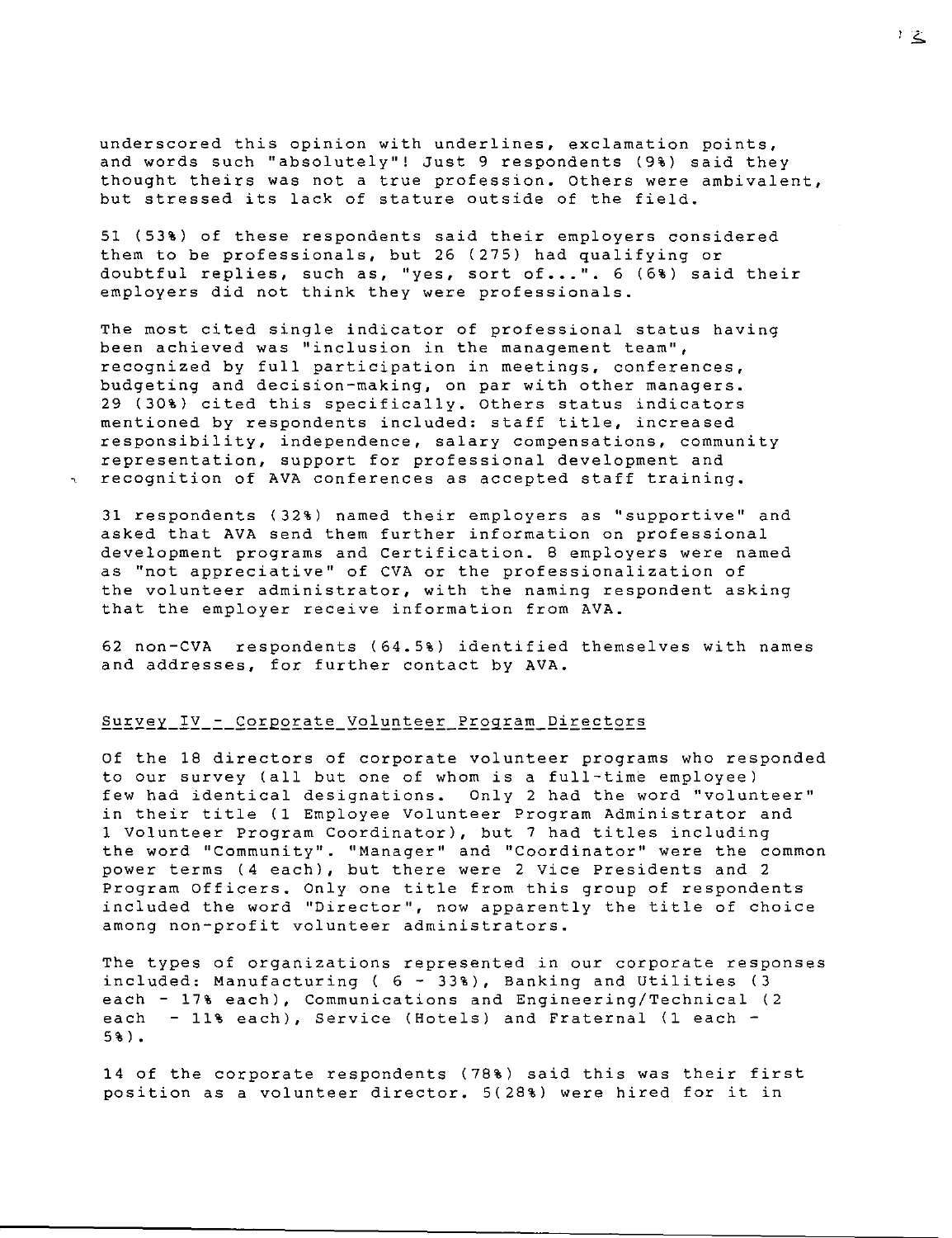1988, 3 each *in* 1981,1984 and 1987. 4 were hired prior to 1980, the earliest *in* 1952. 4 (22%) said they previously had worked **as volunteer administrators in the nonprofit area. 2 of these had worked for Hispanic organizations, one of them in**  political campaigns, neither typical of the general volunteer **administration sector.** 

 $\zeta_{\mathcal{F}}$ 

In present employment, the title of the person most volunteer **program directors report to is <sup>11</sup> Manager <sup>1</sup> ' (9 - 50%), while**  5 (28%) report to Vice Presidents and 4 (22%)to Directors.

None of these respondents had purchased a Certification packet. 1 said she had heard of Certification, but not of the packet. None said they would order a packet in the future. 6 indicated **a complete lack of knowledge about it. <sup>11</sup> What is it?''** 

1 respondent planned to pursue AVA Certification, but 4 were **unsure because of its unfamiliarity. 1 respondent said he would pursue Certification <sup>11</sup> as soon as I receive some information**  telling me about CVA".

Those who did not plan to seek CVA said that was because: **The program was unfamiliar, or required more information (4**   $-22%$ It seemed of no value **(2** - 11%) **AVA** has not provided information or support to corporate volunteer coordinators (2 - 11%) **Working on a Master's - 1**  Completed **MPA** geared to volunteer management - 1 Relies on VOLUNTEER to provide support - 1

16 (89%) have taken workshops or courses as volunteer **administrators during company time.**  69 (33%) have attended AVA Conferences (one time each, in 1980, 1983, 1988.) 10 (55.51) have attended VOLUNTEER conferences, 3 "several **times <sup>11</sup> •**  5 (281) have attended graduate schools and completed degrees **since becoming volunteer administrators. (Named were MS, MPA,**  MS Chemistry, BA Public Relations, and MA)

**Of the learning experiences the corporate respondents listed as most useful to their professional role as volunteer**  administrator, 7 (39%) named the VOLUNTEER Conference, including **the Corporate Volunteer Council sessions co-located there, and lcited a degree in Chemistry, related to the company's business, not volunteer administration.** 

12 (671) corporate respondents said they shared their professional development steps with their employers. 16 (89%) **said their organization paid for the learning opportunities,**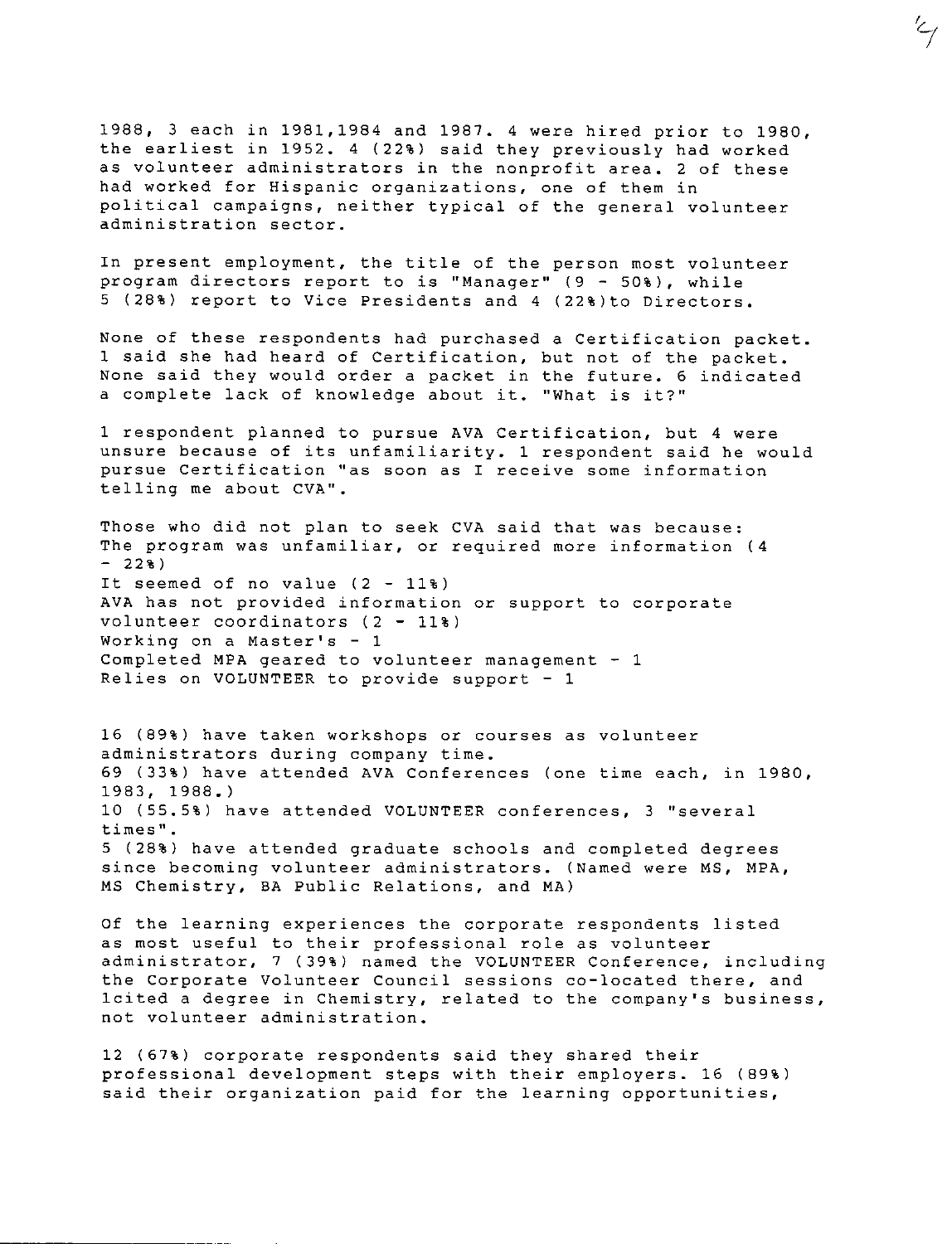all or in part. 1 said, "3/4 of my MPA Master's program.'' 16 (89%) said their employers were supportive of programs **professionalizing their role as volunteer administrator.** 

9 respondents (50%)said their employer was not aware of AVA's Certification program. 2 said the employer was "probably not" aware of it, 3 said they didn't know if the employer was aware of it or not, and 2 (11%) said their employers were aware of the Certification program and thought it o.k. as an option, but not a necessity.

 $, \,$ 

5 respondents (28%)said they would like their uninformed **employers to take an interest in CVA. 4 were not sure, saying**  they needed to know more about it themselves. 4 other said they did not want the employers to take an interest in CVA at this **time.** 

10 respondents (55.5%) said that financial assistance from the employer would improve their ability to seek Certification. , 7 (39%) said time off would help. 8 (44%) said "emotional support" would help, and 4 (22%) said coaching in the process would help them.

Had Certification been specified as a condition of present employment, 13 (72%) would have initiated it, 3 (17%) say they would not. Other respondents were non-committal. Were the job **description for their present position changed to require**  Certification, 11 (61%) say they would comply. Others did not **answer.** 

**6 (33%) of the corporate respondents said <sup>11</sup> experience <sup>11</sup>and ''corporate skills'' were more important than degrees, in their**  present role as volunteer program directors. 6 others said they thought degrees in relevant subjects would be helpful.

Almost identically to the nonprofit respondents, the corporate group agreed that the most important qualification for volunteer **managers in the business world is communications skill (written**  and verbal), with ability to deal with people in the corporate sector. They suggested this was helped by prior work with **corporations in joint ventures, such as fundraising and volunteer**  projects.

This group confirmed the perceptions of the nonprofit **respondents, that a major difference between nonprofit and corporate volunteer manager roles is that in the corporate,**  there is no fundraising responsibility. More than that, all **resources (including volunteers) are internally generated, stronger management and communications skills are required, the volunteer administrator works with top management, not with the Board of Directors, and the mission of the corporation**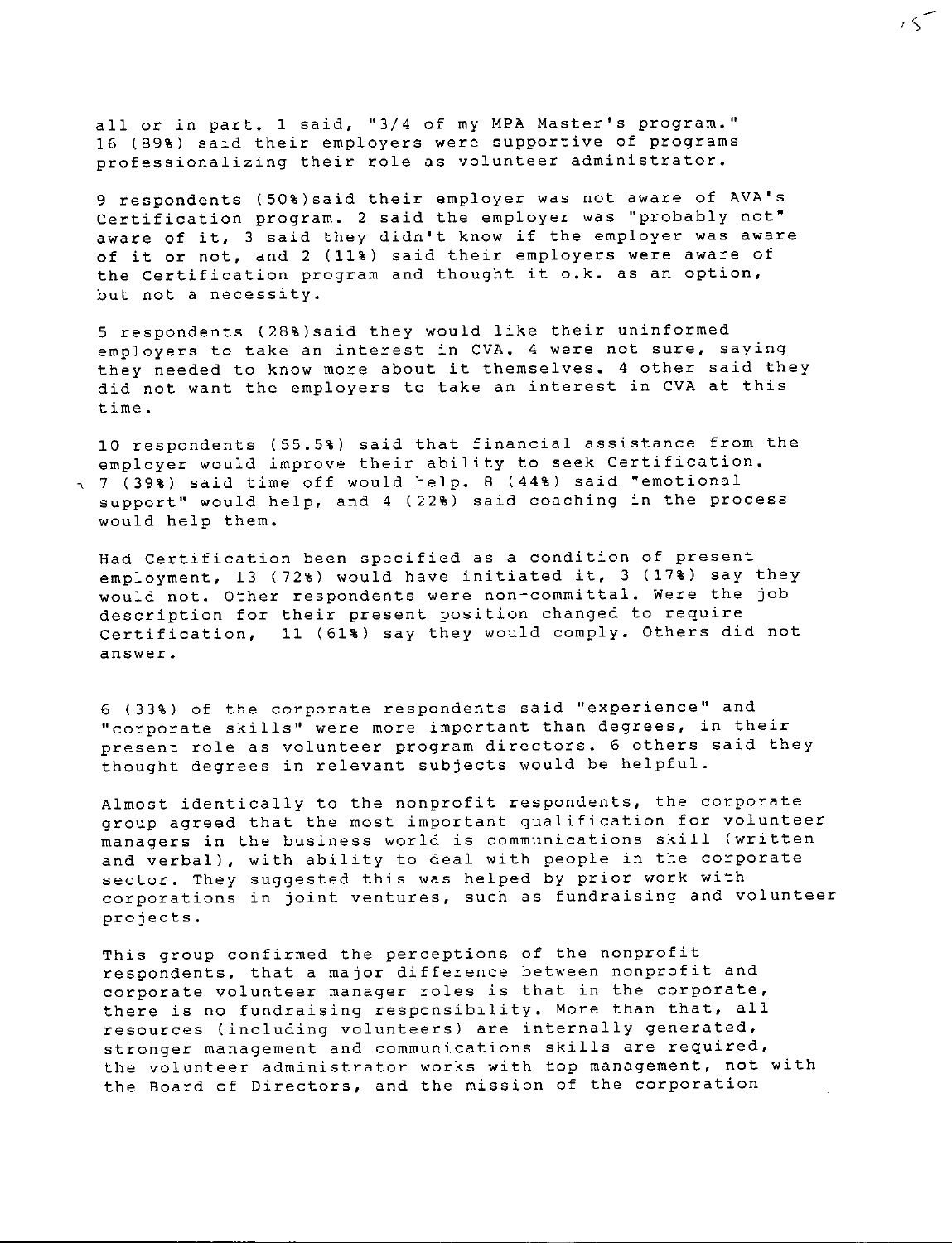prevails. Significantly, several respondents noted that volunteer management is only part of the corporate job responsibility of a volunteer program manager.

7 corporate respondents (39%) said they considered themselves **part of a ''true profession'', as a volunteer administrator, but**  7 others said they were professionalized by other parts of their **job, such as communications or public relations. 4 said they did not consider themselves part of a true profession, one saying that ''a profession calls for specific academic training.''** 

11 (61%) said they thought their employer considered them a professional, as a volunteer administrator, but 5 (28%) qualified this: "A professional, yes; a professional volunteer administrator, no." 2 (11%) said their employer did not consider **them a professional, in this role.** 

Only 3 (17%) of the corporate group listed conditions which would indicate that professional status as a volunteer **administrator had been received. The indicators listed were:**  "Change of job title, upgrade of position (from "program **manager") <sup>0</sup> If AVA were geared to corporate business needs** 

"If individual skills, experience, track record prove it

Where the respondent's employer had given evidence of acknowledging the status of the volunteer administrator as **professional, this was: By improving administrator's title, place on organizational**  chart (4 - **22%) By improving administrator's salary, compensations (4 - 22%)**  By improving administrator's responsibility, authority -  $(3 -$ 16%) By creating the job in response to program importance  $-$  (1) By allowing the volunteer administrator to attend the "National VOLUNTEER Convention"- (1)

**Supportive employers were commended by the corporate respondents**  for implementing the ideas of the volunteer manager, by giving resources to the volunteer program, and by publicly backing **the concept and the volunteer manager.** 

8 respondents **(44%)** gave the names of their supportive employers **whom they wanted sent information from AVA on professional development opportunities for their volunteer administrator. 1 respondent named a non-appreciating employer, also to receive**  those mailings from AVA.

13 corporate respondents (72%) gave their names and addresses, for later contact from AVA, to include information on Certification.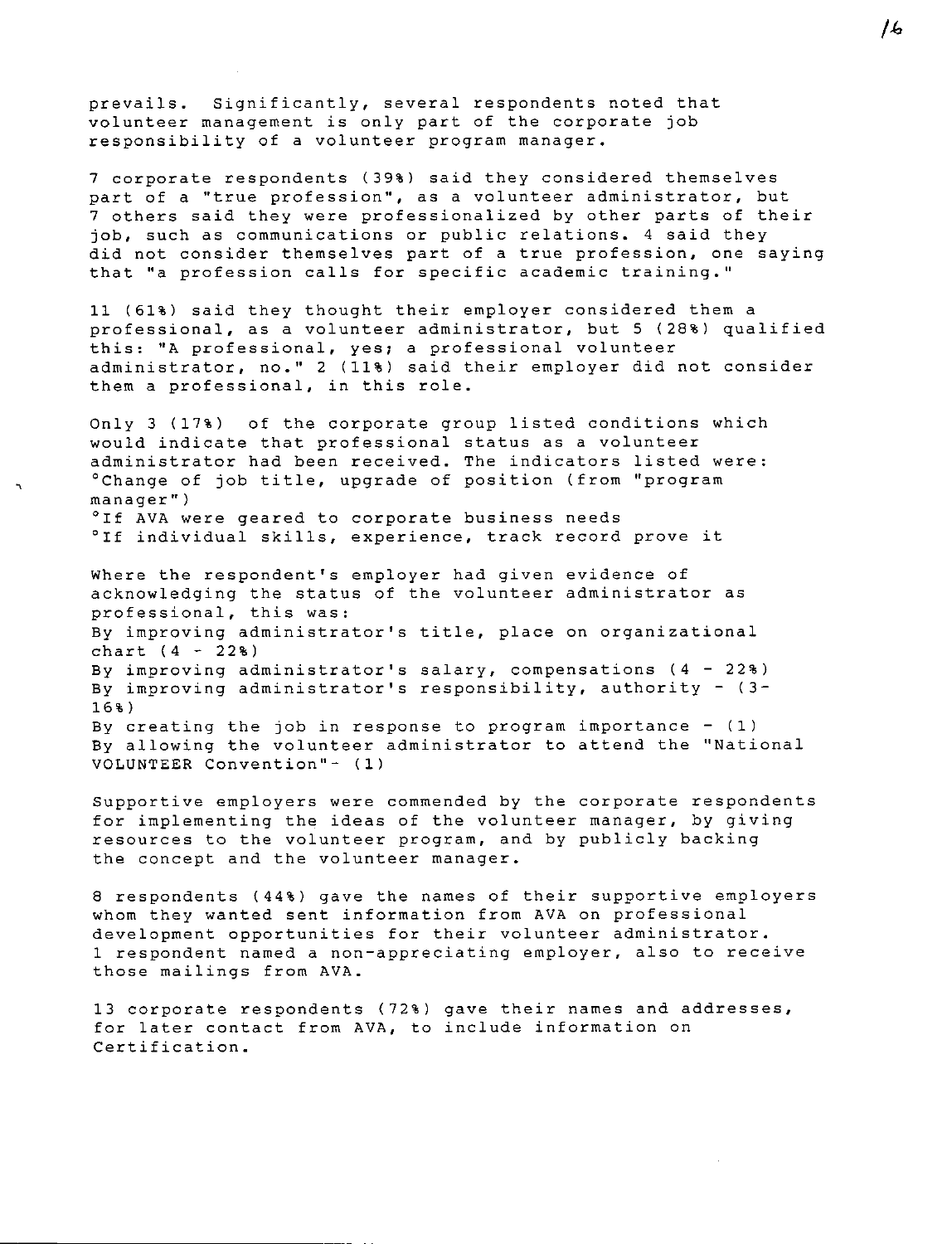#### SUMMARY CONCLUSIONS:

After wading through the necessary numerical date compiled in asurvey of this type, one is tempted to let the numbers speak **for themselves. Nevertheless, it is also true that with an assessment instrument which allows for expanded answers (or which gets them without asking), subjective impressions are hard for the reviewer to avoid.** 

 $\mathcal{L}_{\mathcal{A}}$ 

**Taking author's license, then, here are some of my own impressions, relative to this survey:** 

**°First, there is reason for celebration in the field of volunteer administration, because its members are finally beginning to see themselves as professionals! Certainly, this is strongest in those who have put themselves to the test, either in**  undertaking CVA, or in embarking on an independent effort to build their professional credentials. Unfortunately, many feel that their employers do not agree with them. Still, an important finding is that when the volunteer managers take their determination out of the closet and give evidence that they **are willing to be responsible for their own initiatives in professionalization, the employers sit up and take notice, and**  frequently surprise them with supports.

°The opinion of the employer is very important to timi **volunteer administrators, but these too often are leaving the**  employer in the dark about their professional ambitions. When they do not bother to find out what the employer thinks about Certification or professional development, they cannot expect that boss to divine the worth of it. Neither can they be perceived as professional persons if they do not act as though they believe themselves to be!

 $^{\circ}$  There is strong evidence of the interest by the volunt **administrators in higher education, but as much in other specialties and disciplines as in volunteer administration.**  The latter appear to be well-covered by the popular workshops **and conferences (some sponsored by academic institutions), which**  nearly all attend and for which employer support seems easier to obtain. Some of the breadth of academic subject interest must evolve from the healthy desire of the practitioners to stretch their horizons beyond the strict professional specialty. However, the pragmatic probability is that they want to insure their marketability, by diversifying their knowledge and **capabilities, ''just in case''.** 

**<sup>0</sup> There is certainly an invitation here to AVA, to improve its**  marketing of Certification and professional development. The **respondents are open to persuasion,in most cases, to the worth**  of both, and want help in educating their employers to their benefits.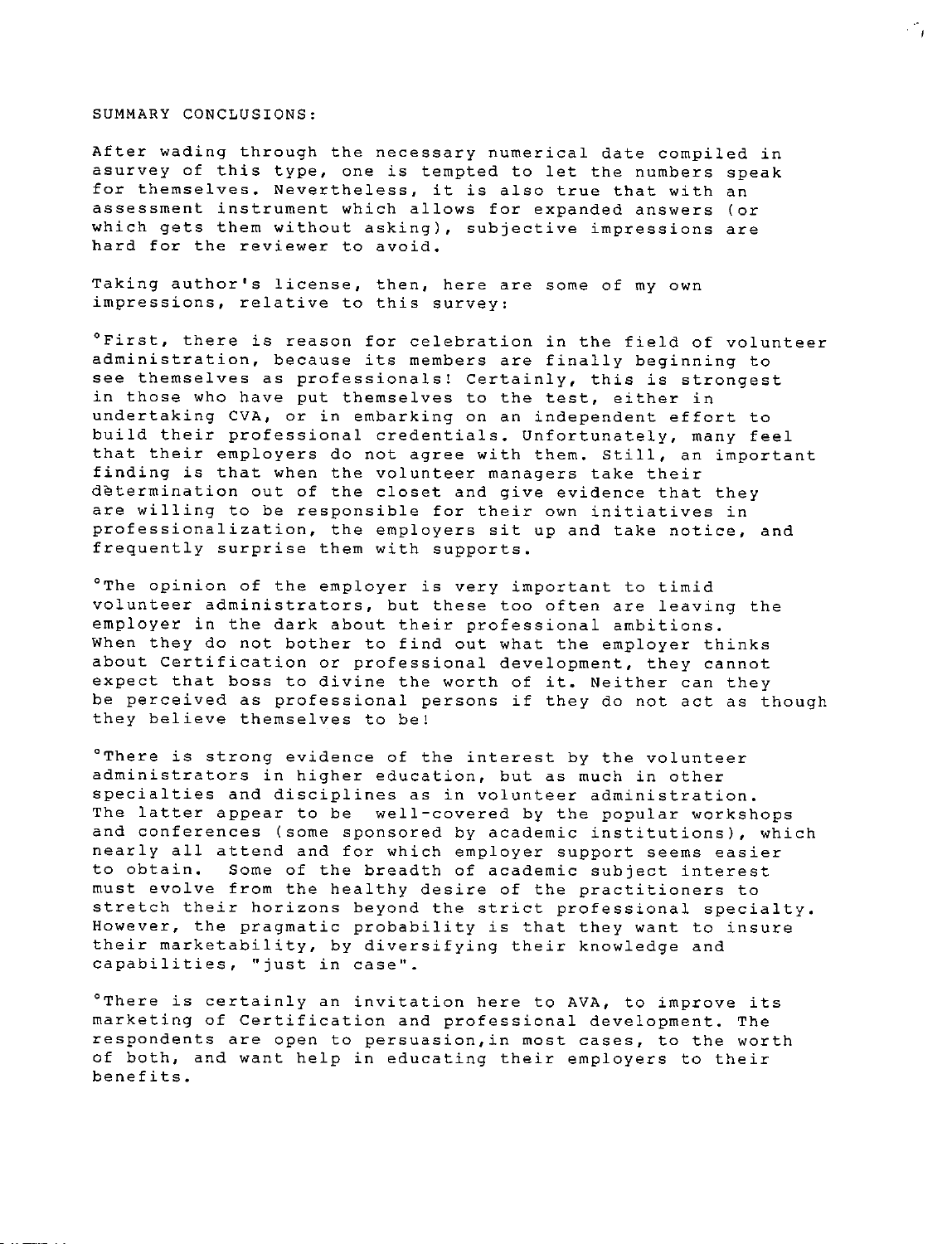**''All necessary supports'' is the critical point. One of our Subcommittee members undertook a piece of personal research, interviewing her employer-supervisors at two levels of authority**  above her. She asked both of them to give her their criteria or expectations for a Director of Volunteer Services. Although they were being interviewed by the well-qualified incumbent herself, the product of full field experience, with both **professional and academic credentials to commend her, the**  employer-figures ignored all that, in listing their priorities. **''People skills'', ''speaking ability'', ' <sup>1</sup> personality' <sup>1</sup> , all came before either business skills or academic qualifications.**  Ability to function independently (certainly not ''included in **in the management team <sup>11</sup> ) was considered a positive. CVA? A nice thing to have, enriching but not necessary to the hiring or retention of their volunteer manager. For those employers, and too many others, the image of the ''nice, smiling lady in a smock'' remains, blurring the stereotype of yesterday's volunteer with**  the still-faceless public image of today's volunteer administrator -- who in 1990 may even be a man with a Ph.D.!

**In sum, the AVA Employer Recognition Survey presents us with**  ample evidence that the time is ripe for enlightenment. The opportunity to gather employers of volunteer administrators **into our exciting movement forward toward professionalism is here, right now. Let us not waste any time in getting startedt** 

 $\ddot{\phantom{0}}$ 

\*\*\*\*\*\*\*\*\*\*\*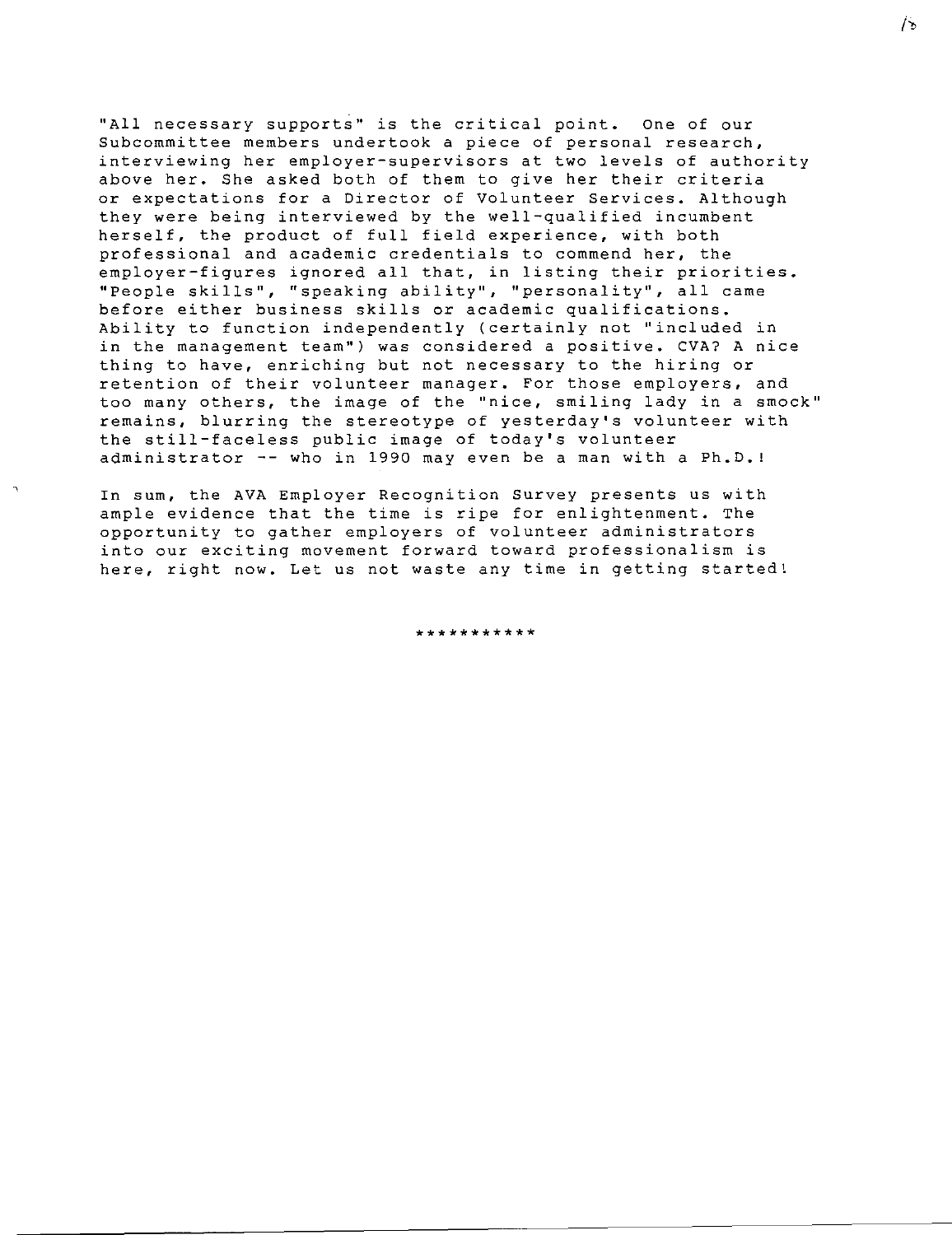#### A SAMPLING OF RESPONSES from the AVA Employer Recognition Survey

from CVAs...

Q. When you began work on your CVA, did you share with your employer that you were undertaking the process? If not, why **not?** 

A. I keep my AVA activity pretty quiet and make sure it is done **on my own time.** 

Q. If you did share that information, did your employer have or receive from you full knowledge of the AVA Performance-Based **Certification process and its benefits to your organization?** 

A. No. He values my other skills which help him do his job **more than he values my experience in volunteer administration,**  despite the fact that we have 1200 volunteers in 50 locations. Because they do not work in (this) office, they are not visible to him.

**A. No. He was given by me an explanation of the process, but**  he simply wasn't the kind of employer who cared. He could not **understand why people worked for, as he put it, ''zilch''.** 

Q. Was your employer supportive of your involvement with the CVA process? If not, what were the objections?

**A. Yes. He came and questioned me about it to a great extent,**  when he received the letter from AVA to the supervisor of those receiving the CVA.

**A. He was not. The CVA process was, in his opinion, solely my concern and was not important to my role as Director. None**  of the work was accomplished during working hours. It was prepared on weekends at home, and all secretarial help was paid for by me. I do not regret this.

Q. If your employer was supportive, what form did that support take?

A. He was almost in awe of the kinds and amount of work I turned **out. His word to me in our first supervisory session was, ''Just**  keep doing what you have been doing and let me know if I can **help! <sup>11</sup>**

**A. She gave me encouragement to proceed with the process and**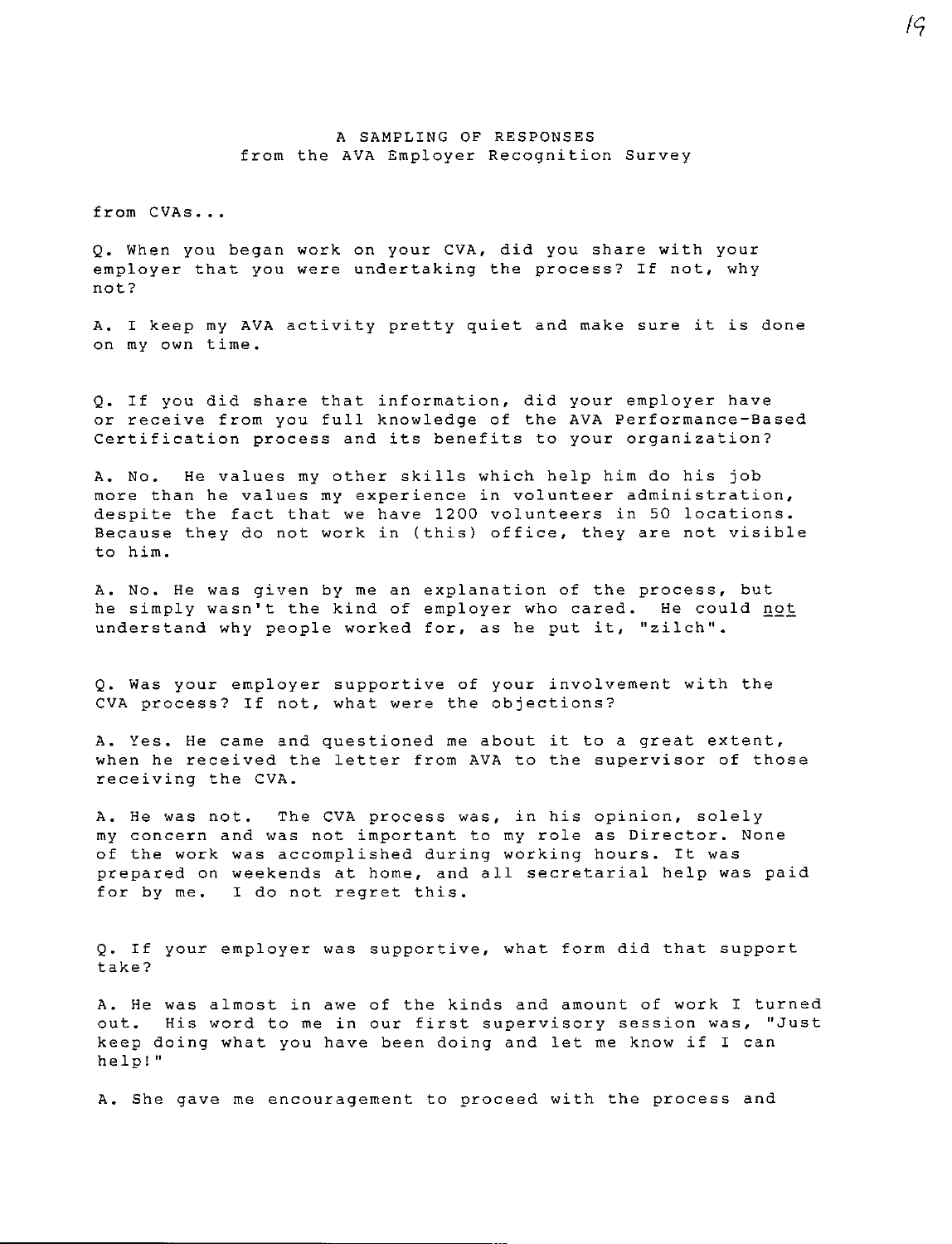supported my efforts verbally. I paid for my CVA. She did not **coach or read my material.** 

A. He set CVA as a performance goal. Funded the process, read, **and edited my narrative, encouraging me to claim even more credit**  for my role in the projects than I had. (Most were projects he and I had shared.)

Q. How was your CVA recognized by your employer/organization **at the time you received it?** 

**A. Recognition at a board of trustees meeting and recognition in local and hometown newspapers.** 

**A. Letters of congratulations from president, vice-presidents,**  and other staff. My achieving the CVA was printed in the hospital newsletter.

A. Nothing much said. I asked that it be added to my person file.

**A. "Oh!"** 

Q. Since that time, what impact, if any, has the CVA had on your employment?

**A. I'm not sure there was direct impact, but the job description does ''prefer'' CVA.** 

**A. My salary has increased, I seem busier than ever, I feel**  more self worth and competence in my job.

A. Got me my new job!

Q. If your employer was/is not supportive of your CVA process, what do you wish he/she had done to make the process easier **for you?** 

A. My wish would be to be able to work freely and creatively **and to have, as my support, an understanding administration.** 

**A. Supportive or not, the process has to be done on your own the employer has no bearing on it. However, recognition**  and "fanfare" would have been appreciated, as everyone welcomes acknowledgment for an accomplishment.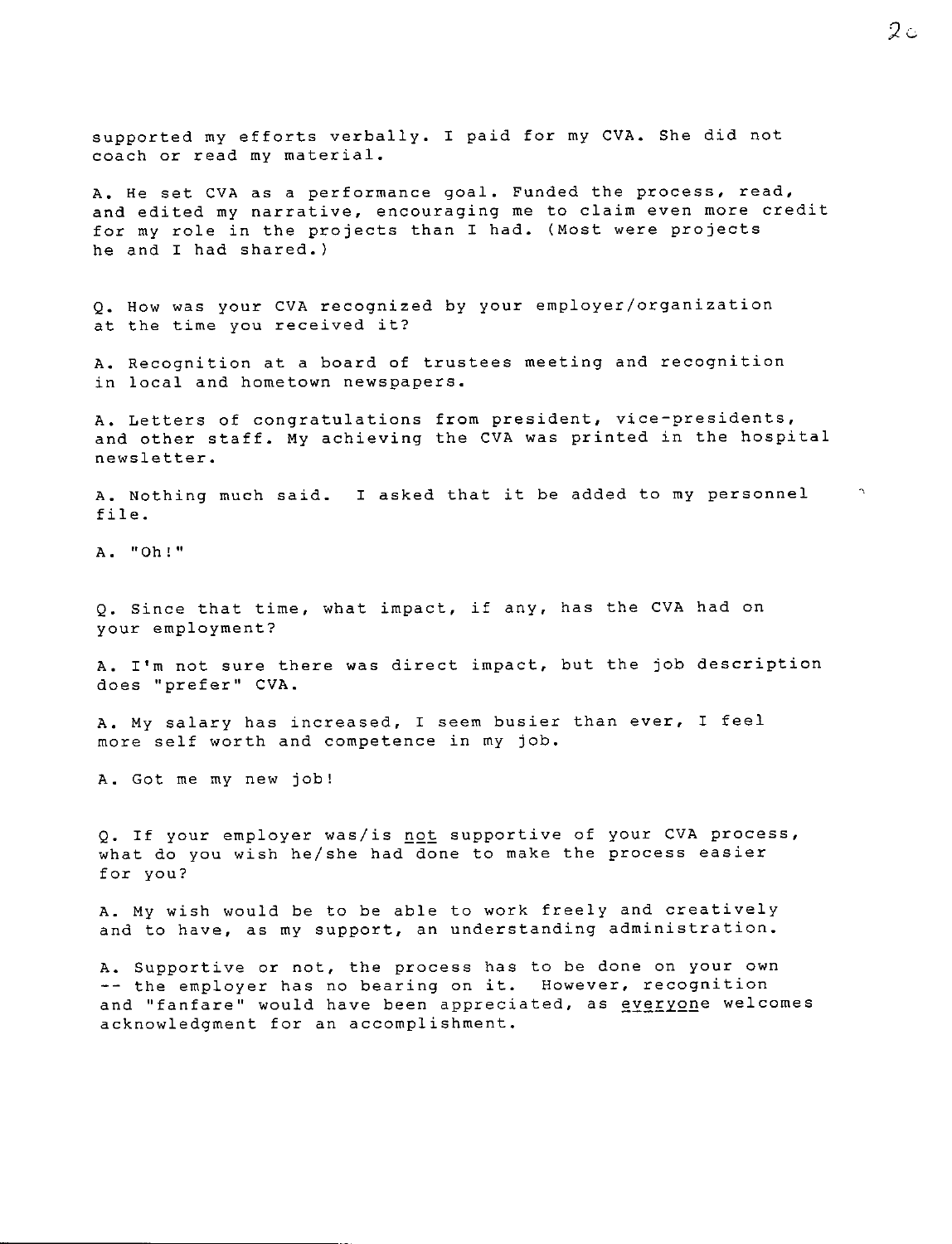from Employers of CVAs...

**Q. What led you to encourage your volunteer administrator**  to embark on professional development and credentialling?

**A. Her own initiative to do so.** 

A. She provided the leadership. She stated clearly what she wanted/needed. I supported her goals and plans.

Q. What value have you found in being supportive to your **volunteer administrator's professional development?** 

A. People do a better job when they feel good about themselves. **She returns from AVA conferences with new ideas and renewed enthusiasm and sometimes new or improved skills.** 

**A. Professional development benefits the institution, volunteers**  and the individual. Being supportive helps improve employee **morale.** 

A. Having a professional leading the program has led to more long-term planning, better organization of staff and volunteers, and less need for high-level problem solving.

Q. To what extent was the support you gave the CVA a cause or effect of the achievement of CVA?

A. The real motivation was within the DVS.

Q. Beyond the letter credential itself, what would you expect in a CVA that you would not expect in a non-certified volunteer **administrator?** 

**A. A higher standard of professional awareness and continuing education.** 

**A. High levels of performance, increased status among other administrators and the volunteer group.** 

A. I would expect a CVA to already know what needs to be done **and how to do it, and to need very little direct supervision in managing the volunteer program.**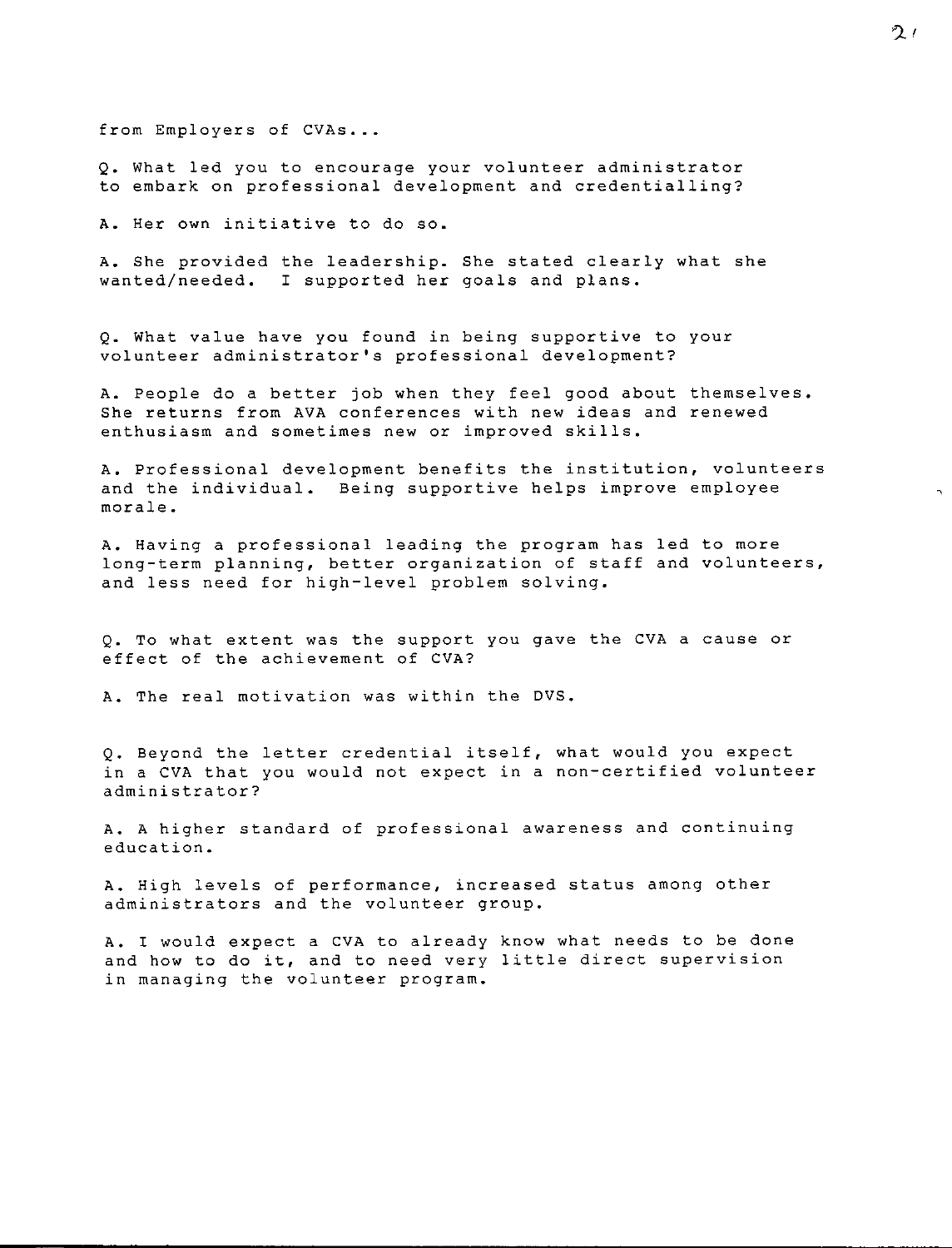Q. How could an organization maximize the skills of a CVA, **once that person has been credentialed?** 

A. Our organization maximizes the skills of our CVA by using her skills throughout the agency -- not just in the management of the volunteer program.

A. By extending volunteer management to the community.

**A. It would encourage continuing to pursue professional**  development.

Q. Will CVA be built into any future job descriptions for your **volunteer administrator?** 

**A. <sup>11</sup> Preferred'' but not ' <sup>1</sup> required <sup>1</sup> ' as too few are available.** 

A. I think it will be listed as highly desirable.

A. Already has been.

Q. Should a volunteer administrator anticipate reward for the attainment of CVA status?

A. We have changed our position description from clerical to professional.

**A. Yes, if other similar jobs are rewarded. Not likely, as social workers receiving ACSW are not rewarded.** 

A. I would expect credentialled CVAs to be recognized by salary **increases.** 

Q. Do you think a descriptive explanation of the AVA **Performance-Based Certification process, written especially**  for employers would be helpful, If so, what would you include **in it?** 

A. Yes -- you know better than I. Make it brief.

**A. Yes, absolutely: What specific requirements are needed to**  achieve it? What are the benefits to the employer? What kind **of commitment does the employer need to make?**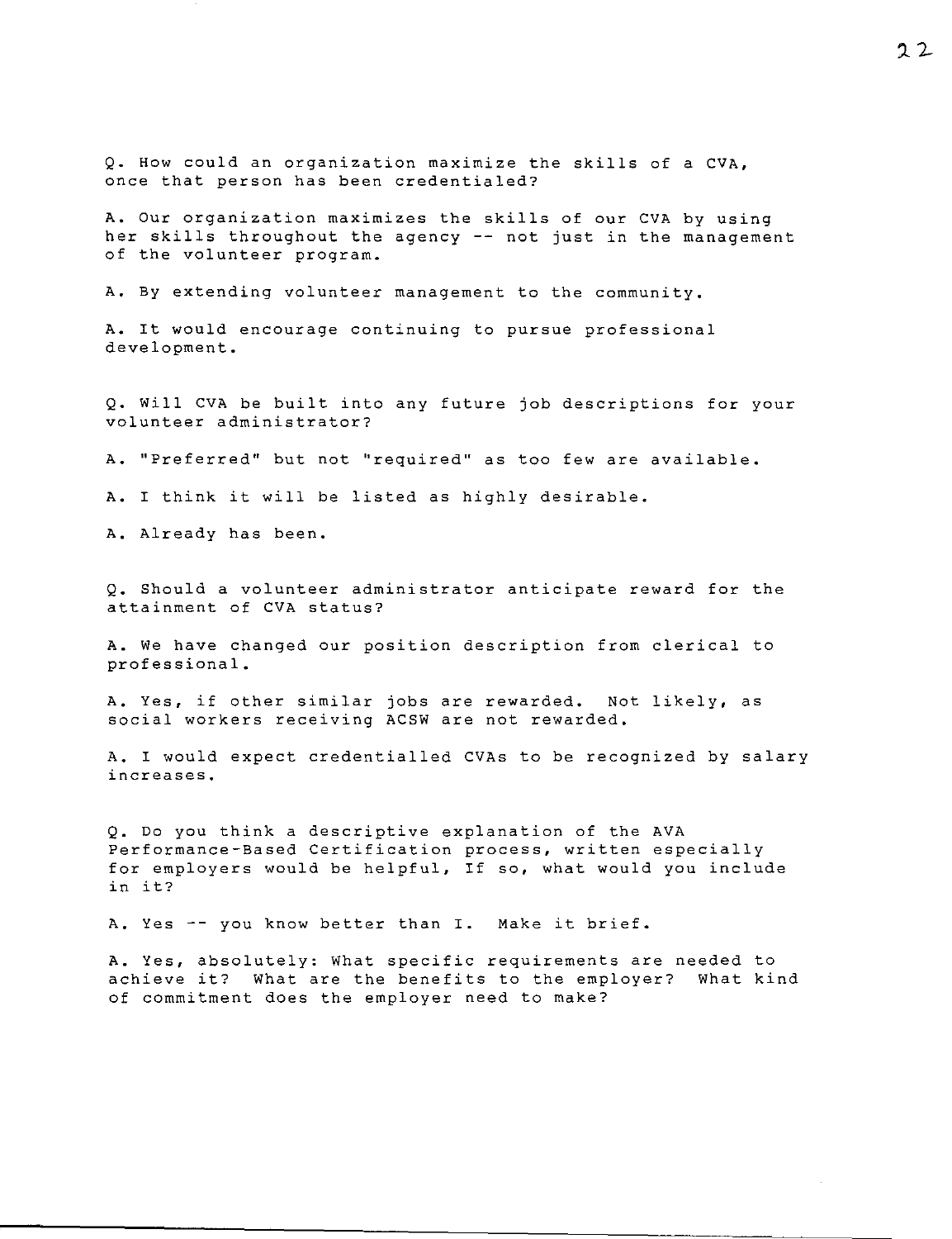**from Non-CVA volunteer administrators .••** 

Q. If you do not intend to seek CVA, why not?

A. It is not a priority for me, because I need to strengthen other skills first. I'm not sure I can support myself on the salary of a volunteer coordinator. I may have to look to the private sector for future employment, so I need to develop those skills.

**A. In our area, the certification does not carry and ''weight'' as far as advancement within agencies or financially. I plan**  to pursue other options.

A. I do not feel it would further my status in my present job as no one at (my agency) knows what CVA stands for.

A. I am completing my Master's degree program and than means **more to me than a certification program. Plus, I see a**  certification program as a lot of work for nothing. In my current **position there is no increase in status or money for certification.** 

Q. Of steps you have taken as a volunteer administrator toward **professionalizing your role, which were the most beneficial?** 

A. Most beneficial in the profession was <u>giving</u> workshops and attending AVA conferences -- for networking. My graduate degr<sub>'</sub> in Adult Education helped **by giving me training experience and**  credentials.

A. AVA Conferences help me to network, keep updated on latest in field.

A. AVA Conference put me in touch with professionals who assisted **in setting up our whole approach to volunteer administration.** 

A. National **AVA** Conference. **There were excellent speakers and trainers -- very motivational and educational.** 

A. AVA Conference most helpful. The networking opportun **were a great way to learn.** 

**A. AVA Conference emphasis on professionalism.** 

**A. My master's degree will advance me further in my career, however I have been able to use more quickly what I learned**  from AVA Conference.

**A.** Most beneficial have been **AVA** Conferences, then workshops **and other professional conferences. I have, with some**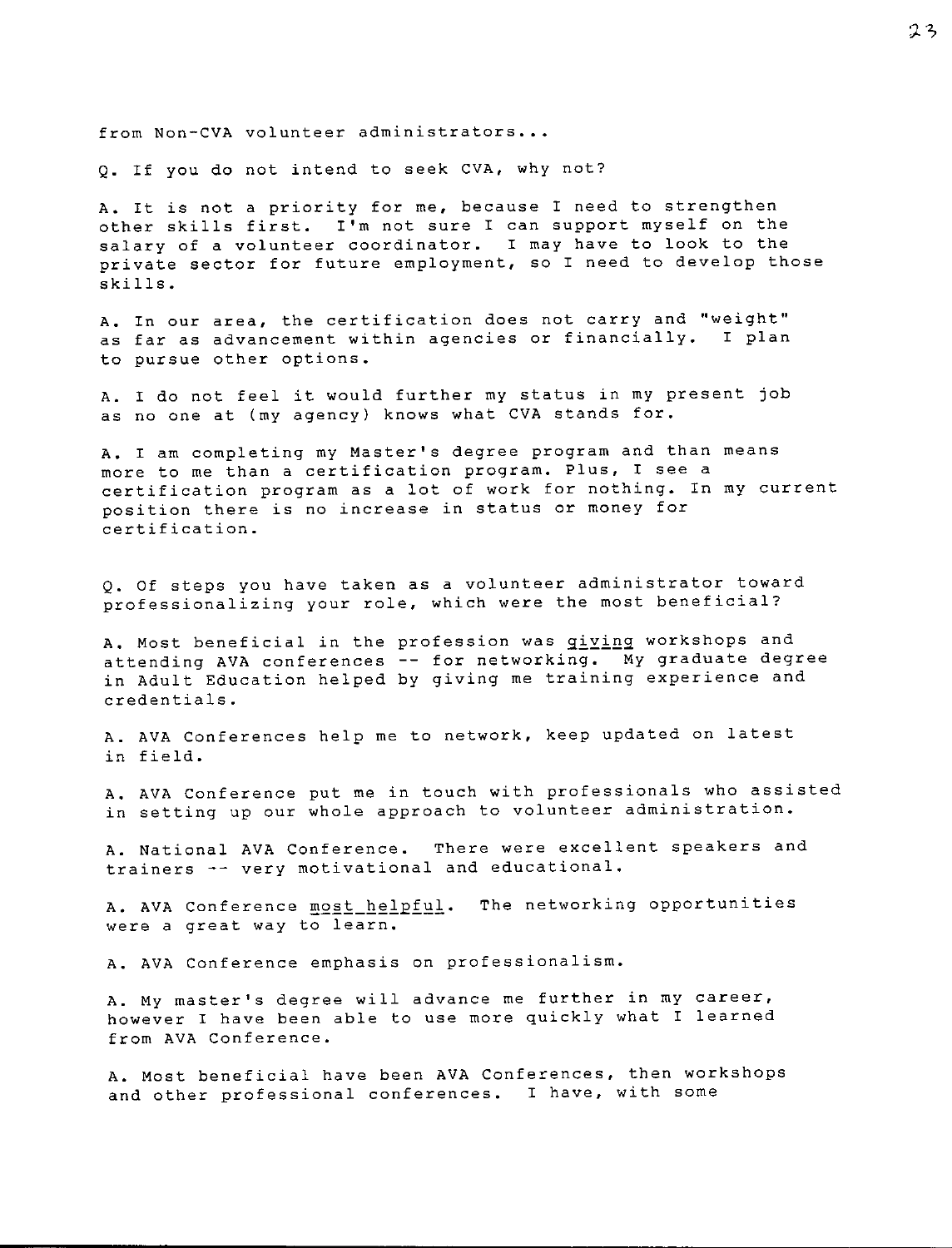exceptions, been impressed with the variety and quality of th AVA Conference workshops. Also, it's an excellent opportun **to communicate with a peer**  group outside of (my specialty) as well as within it.

Q. Is your employer aware of AVA's Certification Program? If **so, what is the employer's opinion of it?** 

A. Aware -- not informed.

**A. Only from what I have told her. Not so much <sup>11</sup> opinion <sup>11</sup>as**  "quizzical". Mostly ignorant as to the depth of the field and **progress in volunteerism.** 

Q. If your employer is not informed on AVA's CVA process, would **you like him/her to take an interest in it?** 

A. Maybe, but my employer is not interested in anything that **will specifically advance ''my'' career.** 

A. Don't think he'd care. It's not important to his business.

A. Absolutely!

Q. If your employer were favorably inclined toward the CVA **process, would you be encouraged to undertake it?** 

A. Yes, if employer paid, but based on my understanding it is personally gratifying but not all that helpful to my employer.

A. I want to do this on my own.

**A.** I do not believe so. I really would like to put my extra time and energy into a program that would be broader and give **me more of an opportunity for employment in human services other than as volunteer administrator.** 

Q. Would supports from your employer improve your ability to **seek certification or further professional development?** 

**A. Financial assistance, time off, emotional support, coaching in the process, substantially increasing staff salaries to a level which recognizes our professionalism, skills and worth.**  And making a commitment to keeping them at par with other similar **positions.**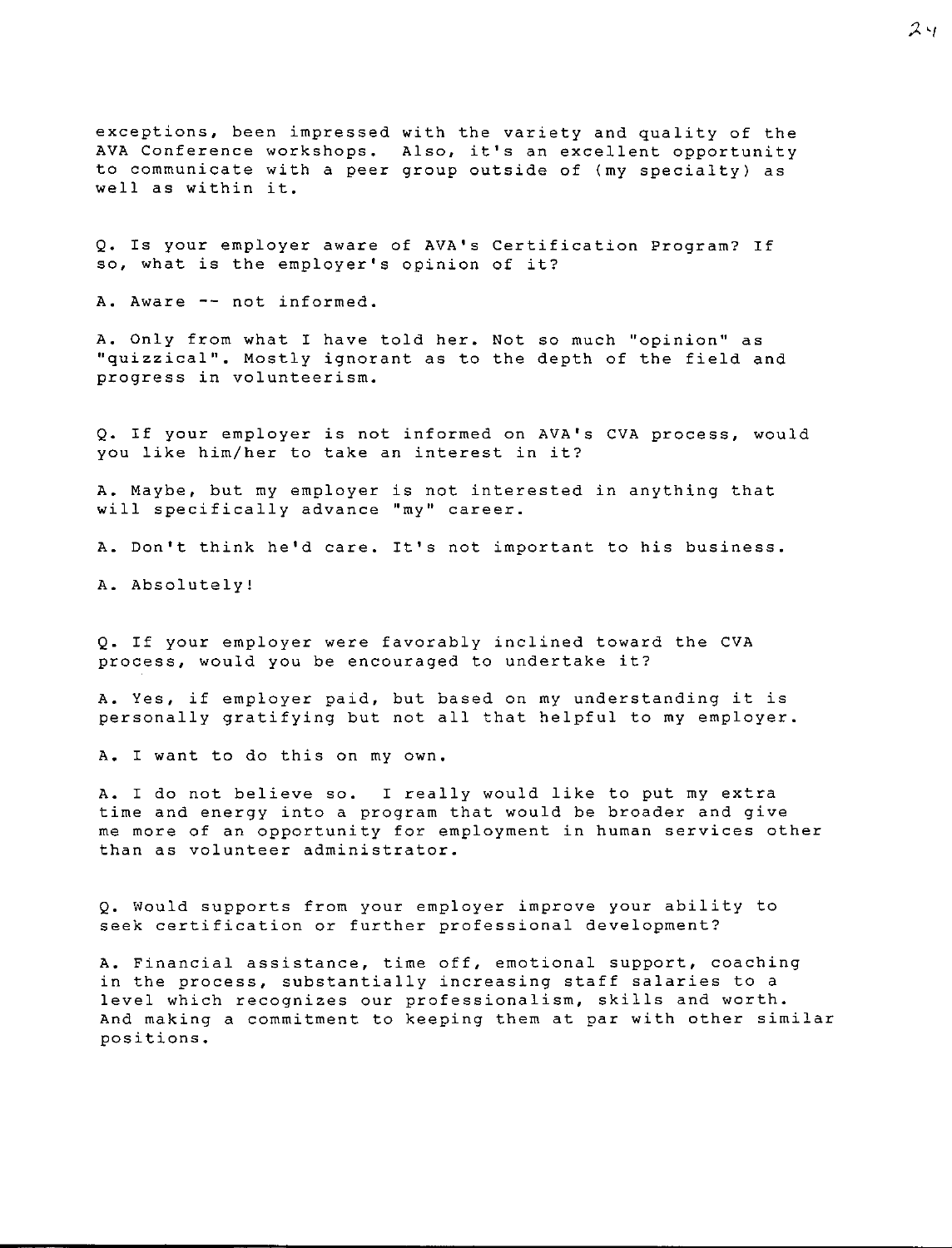**A. At this time I don't see this certification as incentive rather as time-consuming, reiteration of what I've**  accomplished. Please enlighten me.

Q. If your job description were changed to include Certification **as a condition of your present employment, would you seek to**  comply?

A. If proper support from management existed. I would want management to be totally "sold" on the idea.

A. Until volunteer administrator certification and/or degree programs become more available and people can have different options as to what they would like to do, I don't believe a degree or certification will be expected.

**A.** I looked at the AVA Certification process in 1984. I did not feel that it would offer me anything except many hours of hard work. I am still not convinced that the hard work would benefit me in the end.

A. If my employer made it worth my while to comply, I would; otherwise I would change jobs.

Q. As you see the role of volunteer administrator today and **in the foreseeable future, what if any degrees or certifications**  do you believe should be expected of the person hired?

A. Today I think an appropriate degree (MS,MA, MSW) with **additional training in volunteer management is sufficient for most volunteer managers. However, as we demand more professional recognition, additional course work and certification will be**  necessary to keep pace with those demands. The big drawback I see is that employers in all three sectors do not see the **necessity of training, ongoing development, and certification, devaluing our work and keeping salaries low. Certification**  will not change that attitude and problem.

**A. I am very much in favor of a degree program where a person**  could graduate with a degree **in** Volunteer Management. If **certification were more broadly recognized by organizations, businesses and volunteer managers, then this tool could be most**  helpful in professionalizing this field.

**A. My** understanding of CVA is that you can't get it without already having worked in the field -- not much help to a **potential volunteer manager.**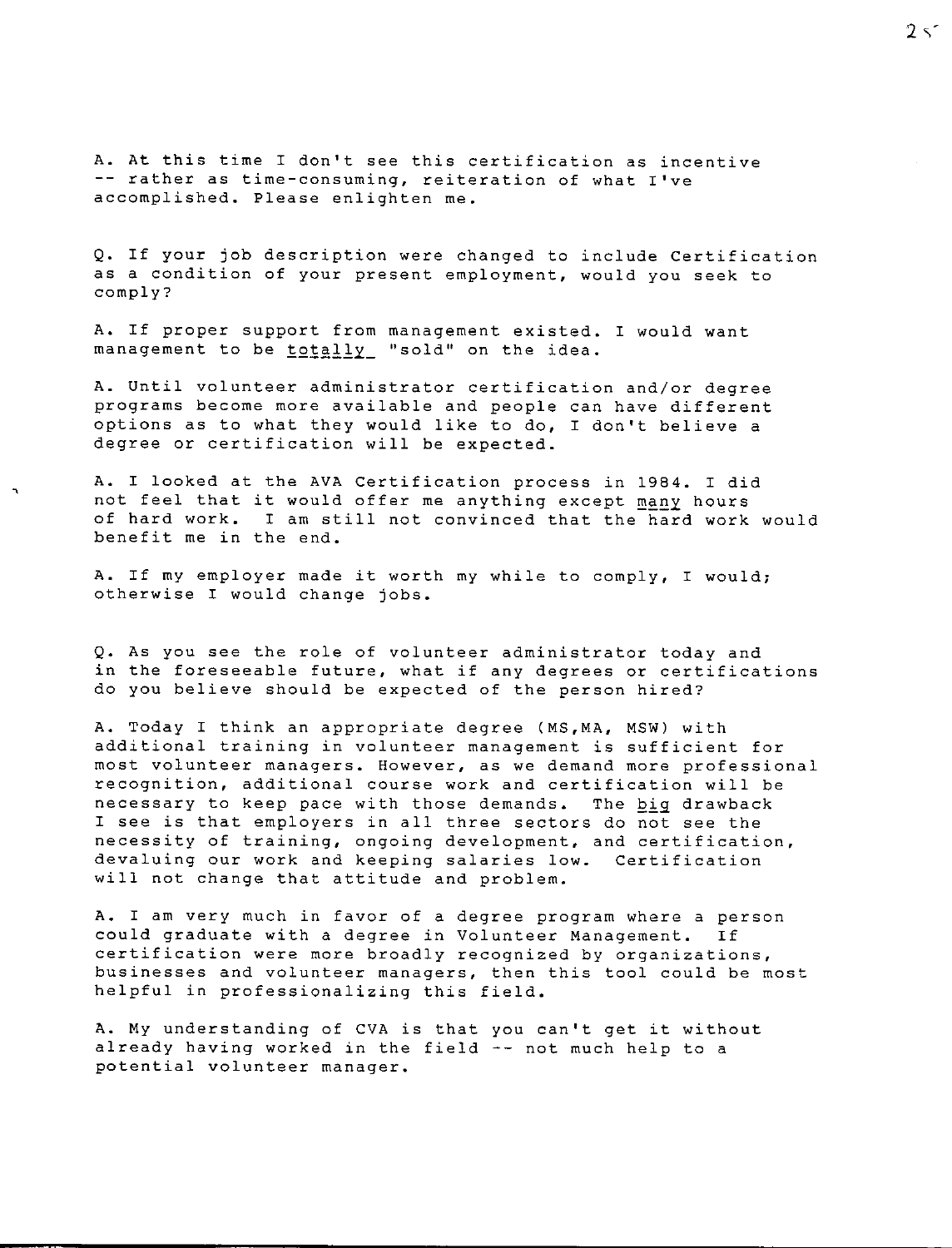Q. What major differences do you see between your position and **a similar one in the nonprofit sector?** 

A. Corporate would have more core funding, probably require **more structure and constant proof of accomplishment.** 

**A. We in nonprofits can learn so much from corporate world, i.e., how to document in real terms our programs.** 

**A. I don't know. This is a very rural area. Never stopped to**  think about the corporate world.

**Q. Do you consider you belong to a true profession, as a volunteer administrator?** 

A. I am ambivalent about this. Within my peer group of hospi volunteer directors, I feel a professional. In the outs**i** , community I am not so sure. I <u>feel</u> professional, but othe not familiar with my work may **not see me as such.** 

**A.** *X~§~* **I feel our biggest problem is not how we are perceived,**  but what we project. This is especially important for me, since **I am not a paid volunteer administrator. If I am apologetic,**  defensive or intimidated, I've lost it, and rightfully so.

A. Absolutely! Does the administration of the institution for **which I work? By no means.** 

A. Not quite yet, but it is moving that way rapidly. Publ **perception is not of a profession.** 

**A. Yes** - I **am getting a stronger sense of this each year,**  especially through networking with other volunteer managers and coordinators and through conference attendance.

A. I can see it more...after attending AVA Conference.

A. Yes...but I'm not sure other people consider this a **profession. That is why I support your efforts to increase awareness and education in this field. I would be most**  interested in assisting you **(AVA)** in this worthwhile project.

**A. No - many people think as a volunteer administrator you volunteer and do not have the overall education/experience needed**  to be paid. And most people do not understand what a volunteer administrator does or what they have to have for education and **skills. Most volunteer administrators are not paid very much, which says to corporate America and nonprofit administration that volunteer administrators are not considered professionals**  and are not of value.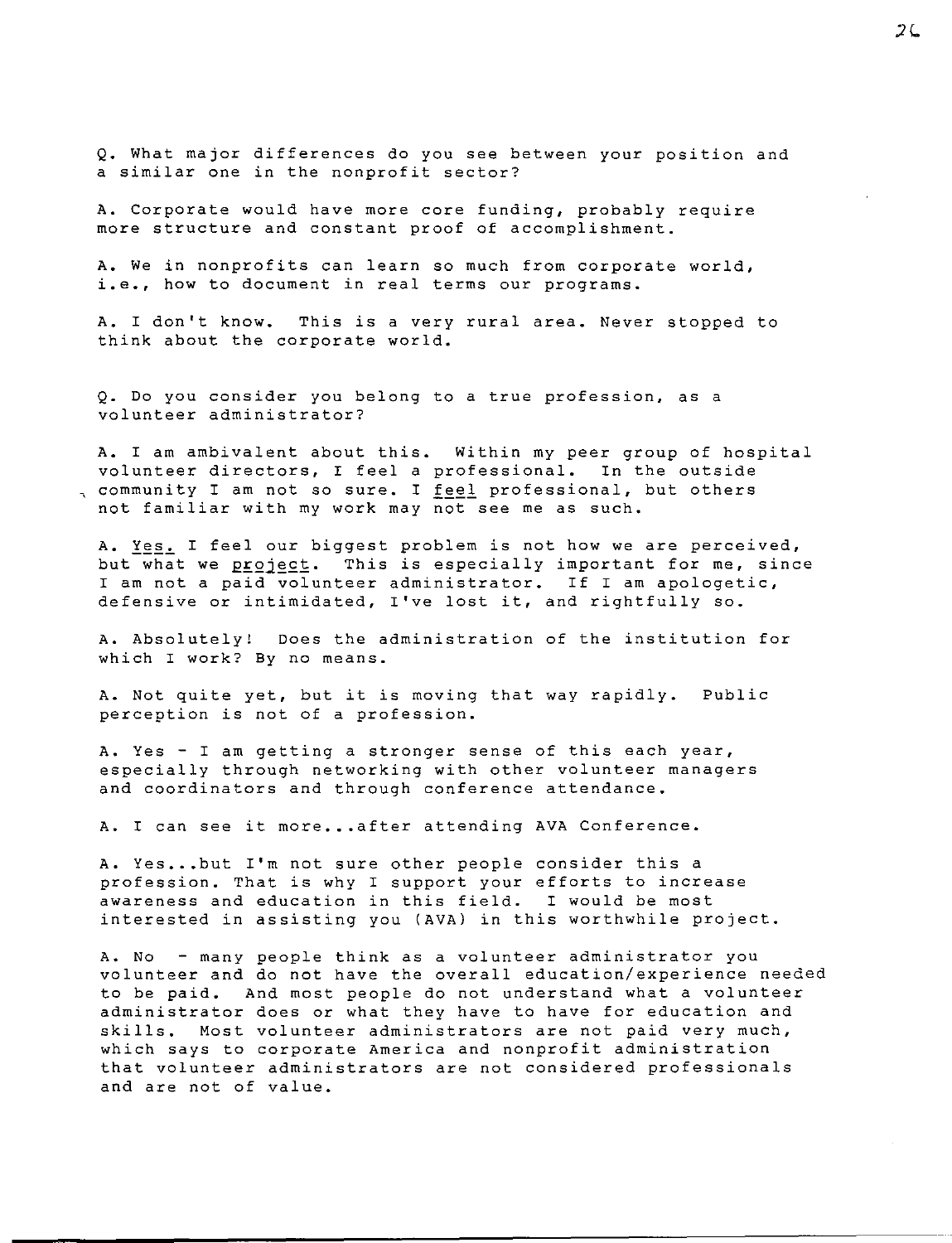A. Yes - although it is still emerging and yet to be fully **recognized.** 

**Q. Does your employer consider you a professional, as a volunteer administrator?** 

A. No - thinks I'm a glorified secretary.

A. Professional in that things get done...but whether that's **as a volunteer administrator?** 

A. My boss yes - the CEO and the agency, no.

A. Only when I shock them by behaving as one. Then it's mor as a threat than as a professional.

A. Yes -- rewriting my job description for change in GS rating.

Q. If not, what conditions would indicate you had achieved **professional status and stature in the organization?** 

A. Department head status. **Inclusion in ranks of ''Management'' in house conferences and meetings.** 

**A. Increased treatment equivalent to other administrators rather**  than other line staff.

**A. Acceptance as a full professional with commensurate skills.** 

Q. If your employer does acknowledge you as a professional, **how does the organization give evidence of this?** 

**A. Independence, ''autonomy'', increased responsibility, in most cases, to decide direction of program.** 

**A.** Considered part of management team for hospital support **services. Attend general management meetings, etc.** 

A. Certainly not in my paycheck. I am involved in the planning and budgeting for my program and my department as a whole. **My** title as manager.

**A. I am given freedom to make decisions without hassle. They**  respect and accept the many changes I have instituted and realize **the volunteer situation is more organized now than before I**  took this position.

クウ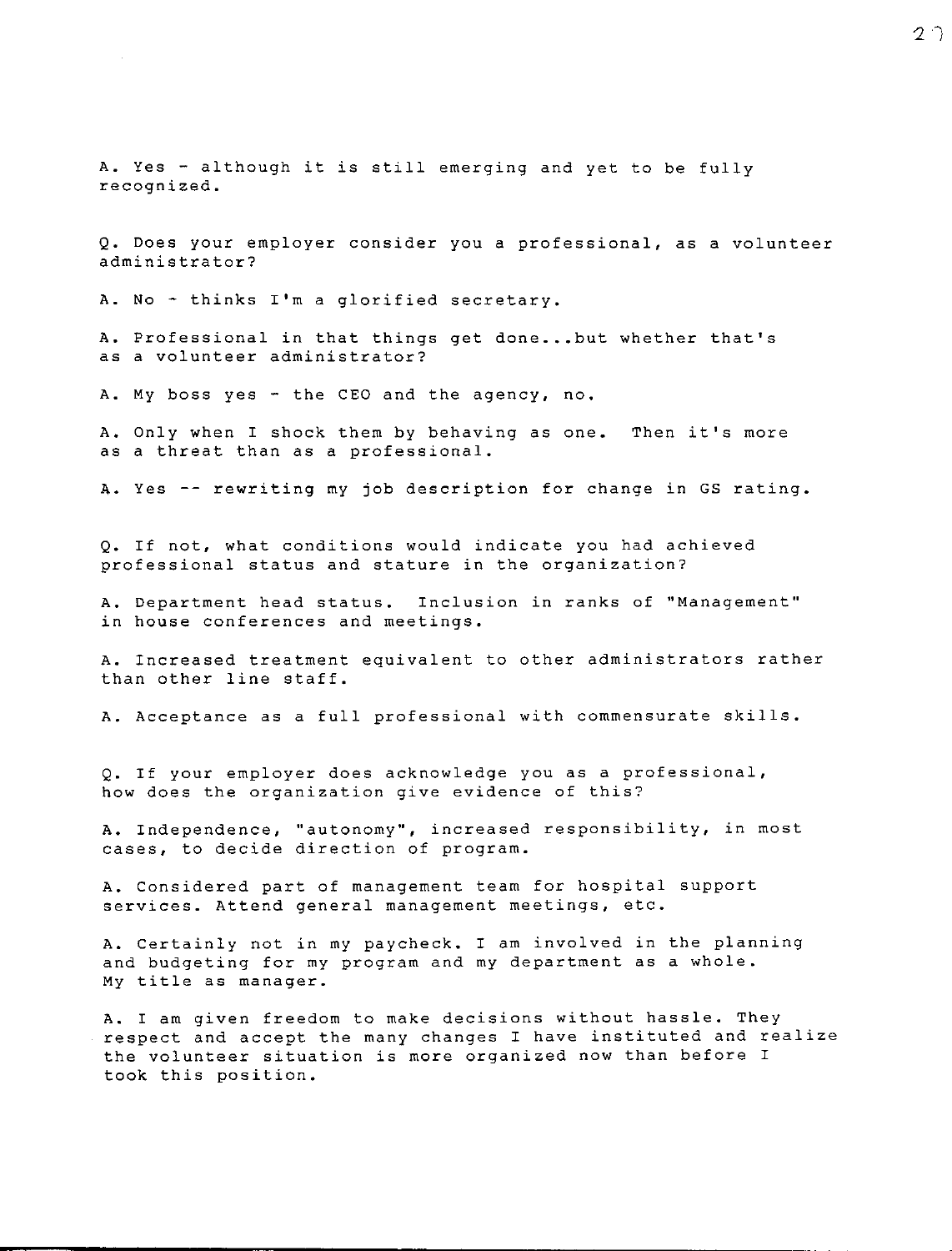**A.** A statement that my resignation for any reason but moving **or death is 'not an option'.** 

**A.** Total support (financially and personally) for continued **education and specific training.** 

**A. Appointment to senior management rank, serving on outside agency and community boards and committees. Executive responsibilities in the absence of the executive director.** 

**A. Salary is commensurate with professional position.** 

A. Perks!

**from Corporate Volunteer Administrators •..** 

Q. If you do not intend to seek CVA, why not?

A. AVA has not provided information/support for corporate **volunteer coordinators.** 

Q. If your employer is not informed on AVA's CVA process, would you like him/her to take an interest in it?

A. They should have an option to become aware/familiar with it.

**A. Can't answer till more is known about the process.** 

A. What is the benefit to Certification?

Q. If Certification had been specified as a condition of your present employment, would you have sought the job and initiated **the process?** 

**A. Yes, but I don't think corporations know about this program.**  I never hear it talked about with my peers at other companies.

Q. What qualifications would you consider most important for **a volunteer manager from the non-profit sector, seeking a position in the corporate world?** 

**A. Understanding the corporate view as well as the nonprofit one.**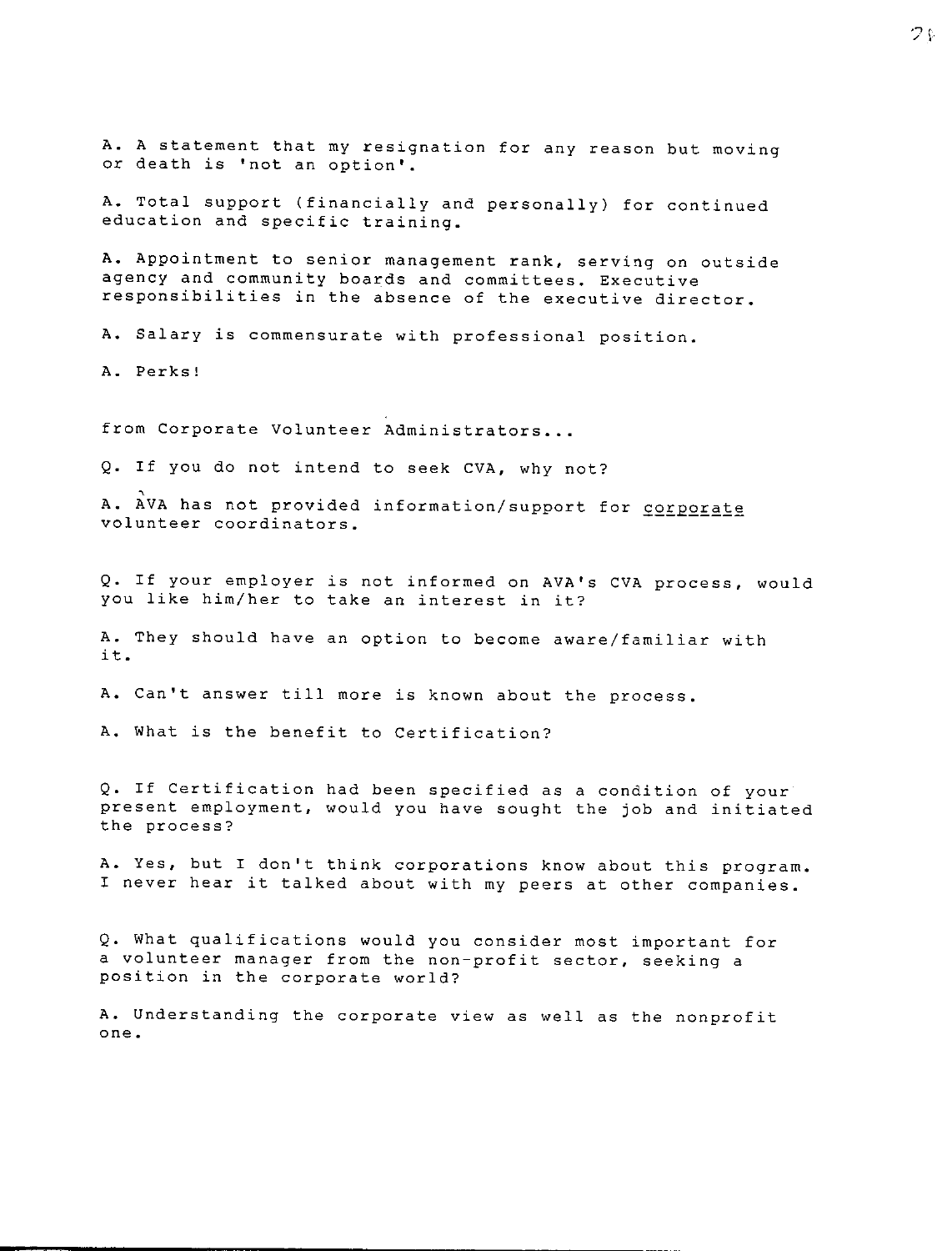Q. What aspects of your position are different from that of **a nonprofit volunteer administrator?** 

A. Currently, I hold additional corporate relations **responsibilities. This is very common in companies. A company**  climate is different. You carry out these support programs according to and for the purpose of the mission and philosophy **of your industry's public relations. Whereas nonprofits have**  volunteers at the heart of their existence.

A. I made this transition and didn't find the corporate sector to be so different in terms of managing volunteers. You have different structures to work with internally, some different **motivations/concerns with working people, etc., but I think**  there is too much mystique about the difference.

Q. Do you consider you belong to a true profession, as a **volunteer administrator?** 

A. Probably not, as defined. **Profession calls for specific academic training.** 

**A. My job involves much more than volunteer administering. My**  profession is **communications**.

A. No, it is more of a corporate/public relations profession.

**A. Yest I am always conscious of the need to professionalize this field. Volunteer managers have an image problem, some**  of which I feel is rooted in a sexist bias that is historical. Women still predominantly hold positions in this field and since **it is 1 'women's work'', it is not seen as serious, still.** 

**Q. Does your employer consider you a professional, as a volunteer administrator?** 

A. Yes --but I believe the other aspects of my job make me more professional.

**A. Probably not now as a volunteer administrator, but I brought**  it with me.

**A. A professional, yes; a professional volunteer administrator,**  no.